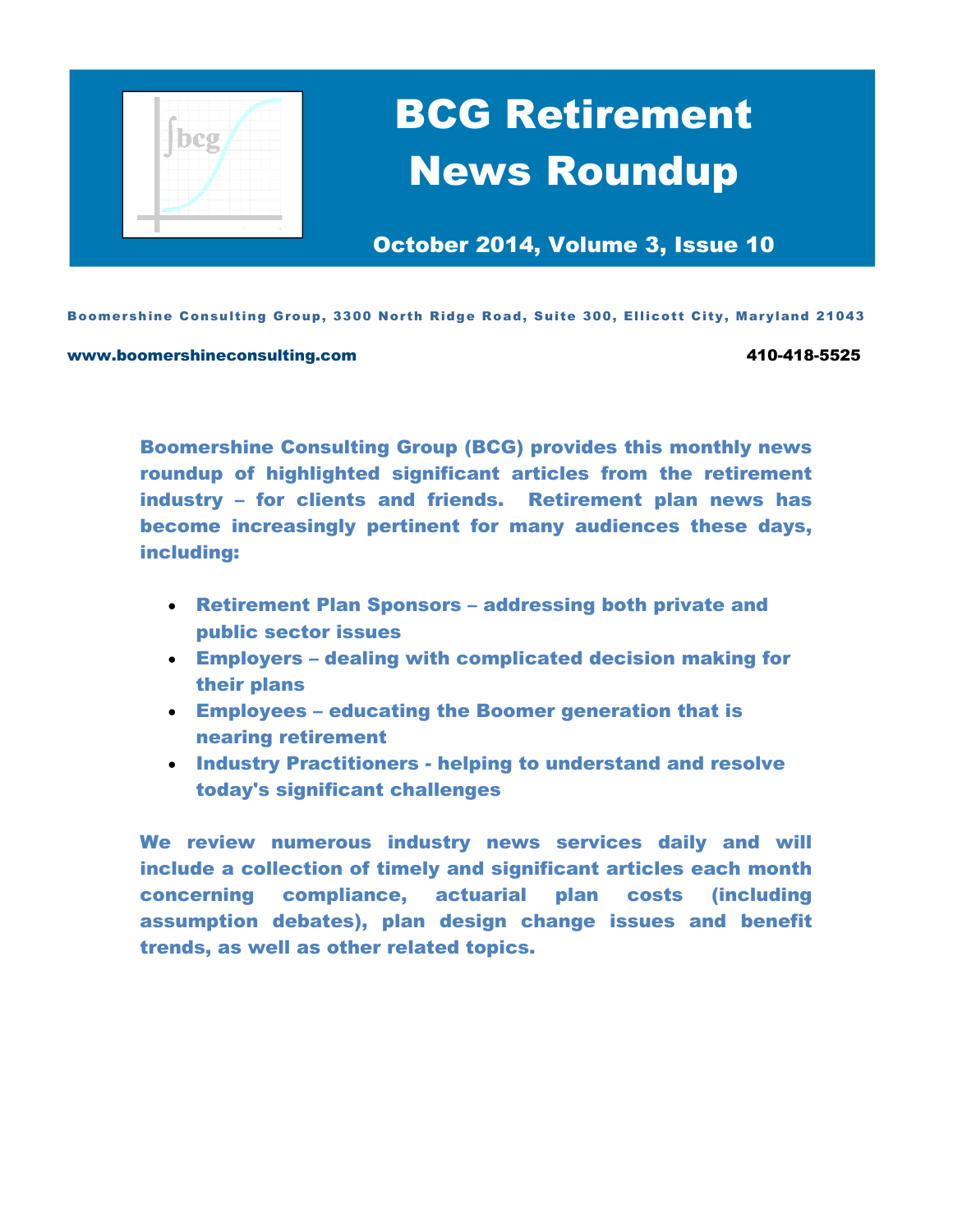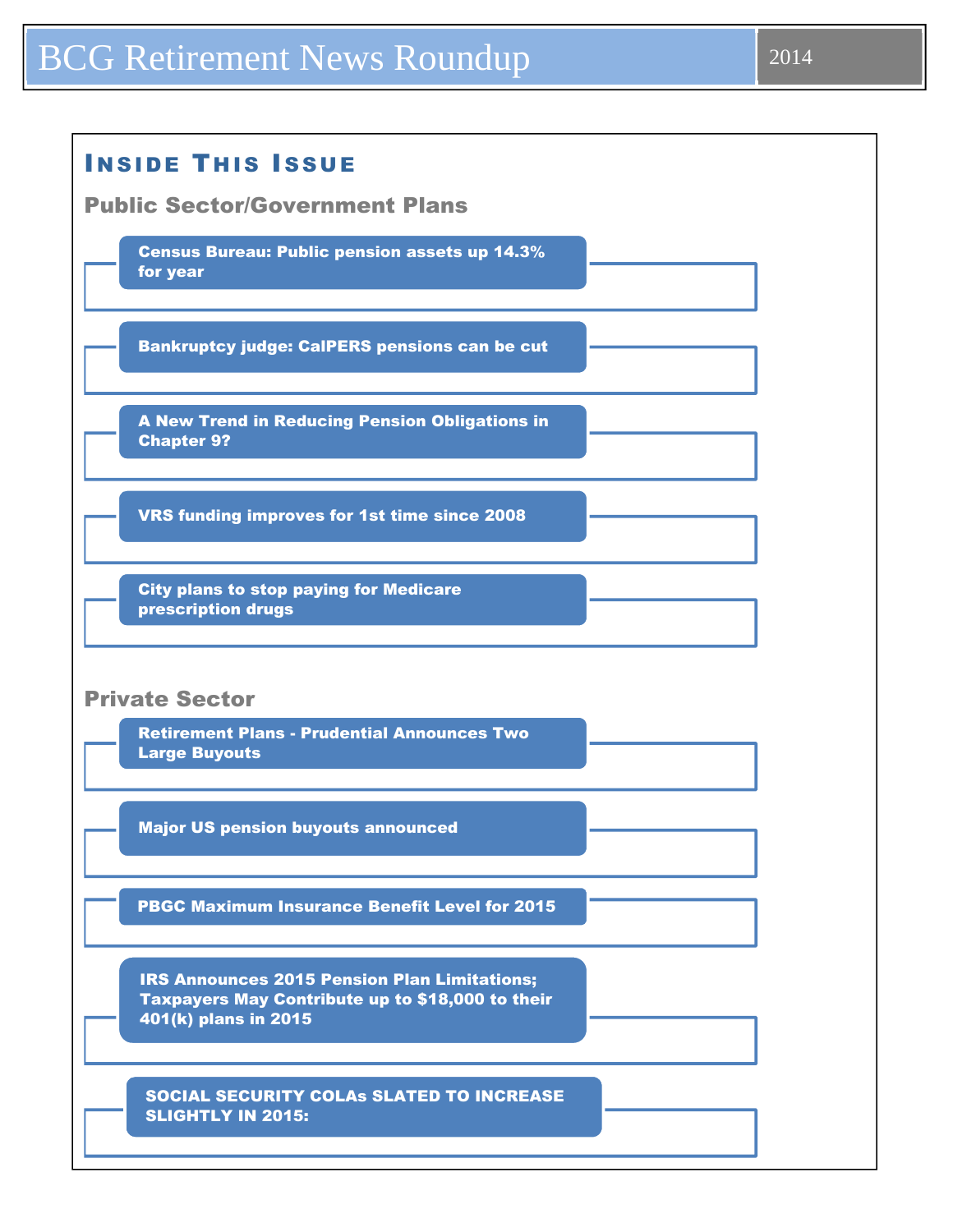## Public Sector/Government Plans

#### <span id="page-2-0"></span>Census Bureau: Public pension assets up 14.3% for year

The 100 largest U.S. public pension funds had a combined \$3.365 trillion in cash and securities as of June 30, up 4.6% from three months earlier and 14.3% more than a year earlier, according to the U.S. Census Bureau's Quarterly Survey of Public Pensions.

The public pension funds reaped \$129.4 billion from investment earnings in the second quarter.

Corporate stocks, making up 34.9% of all holdings, rose to \$1.117 trillion. That amount was up 7.4% from March 31 and an increase of 15.5% from June 30, 2013. Corporate bonds, at 11% of all holdings, totaled \$371.5 billion, a 7.1% increase from three months earlier and a 16.1% increase from a year earlier.

International securities, at 19.5% of all holdings, were a combined \$656.5 billion, down 2.8% from March 31 but an 11.4% increase year-over-year.

U.S. government securities, at 9.1% of holdings, totaled \$307.8 billion, up 12.4% from three months earlier and up 16% from a year earlier.

Of total contributions, 68% was provided by government sponsors and 32% came from employees. Government contributions totaled \$24 billion, down 6.8% for the quarter and up 4.8% for the year.

The top 100 funds make up 89.4% of all U.S. public pension fund assets.

**Copyright © 2014 Crain Communications Inc.,** 

#### Bankruptcy judge: CalPERS pensions can be cut

A federal judge ruled yesterday that CalPERS pensions can be cut in bankruptcy like other debt. He rejected the argument that the giant system is an "arm of the state" with pensions protected by federal law and two state laws on contracts and liens.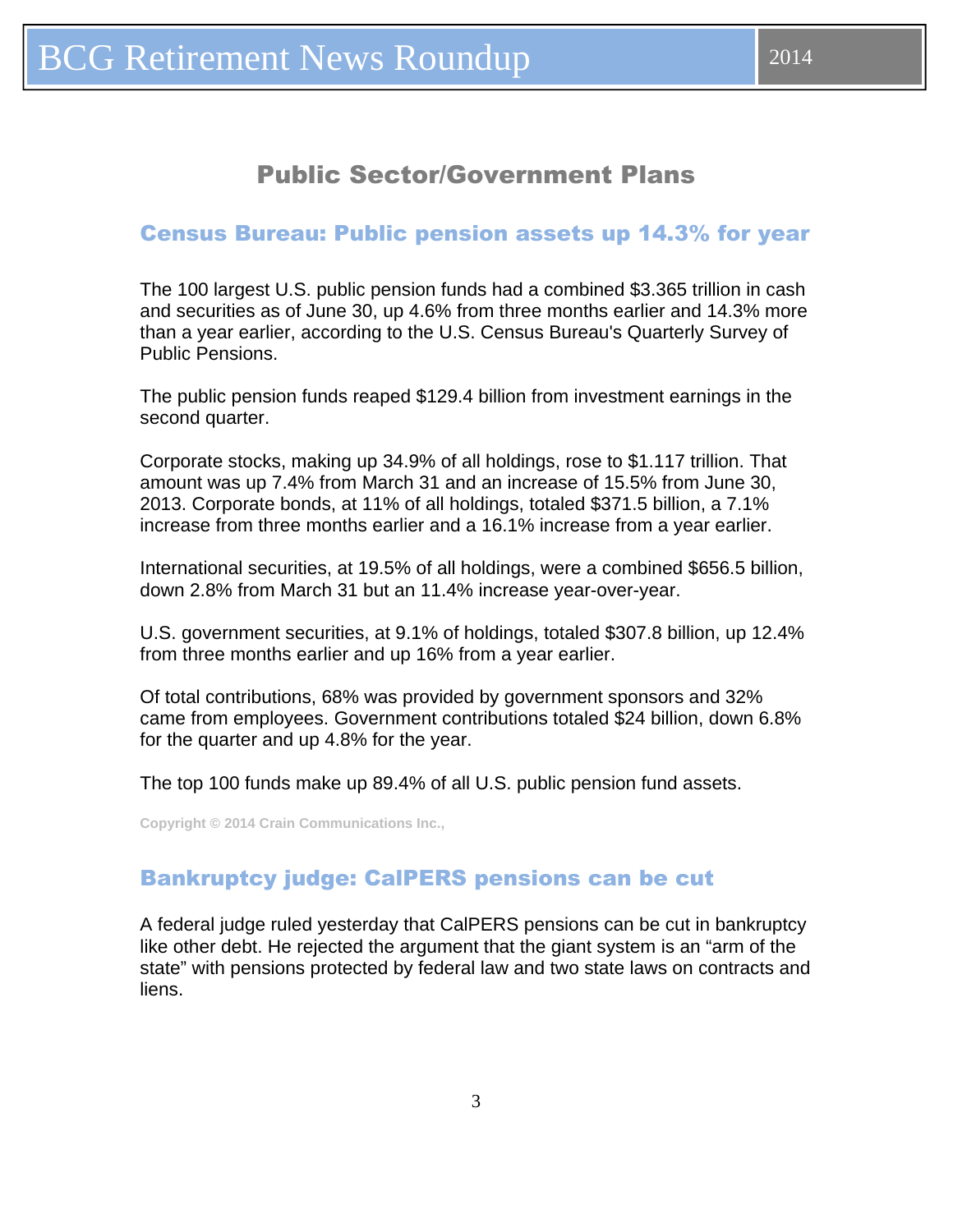U.S. Bankruptcy Judge Christopher Klein, who has called the issue of whether CalPERS pensions can be cut in bankruptcy a "festering sore," delayed until Oct. 30 a ruling on whether Stockton can exit bankruptcy without cutting pensions.

Stockton does not want to cut pensions, arguing they are needed to be a competitive employer, particularly for police. The city reached agreements with three bond insurers owed \$265 million, all labor unions, retirees and other major creditors.

But Stockton could not negotiate an agreement with a lone holdout, two Franklin bond funds owed \$36 million, triggering a trial in May on the Stockton "plan of adjustment" to cut debt and emerge from the bankruptcy filed two years ago.

Franklin argues that an exit plan that provides full payment of the city's "massive" pension liability, while paying Franklin a penny on the dollar, cannot be confirmed under the federal bankruptcy code requiring fair treatment of creditors.

Klein issued his CalPERS decision after receiving extensive written briefings from both sides he requested at the May trial. His lengthy oral ruling, covering the disputed legal points in detail, may be followed by a written decision.

"We have a plan that proposes not to adjust pensions," Klein said. "I have concluded that pensions could be adjusted, at least the CalPERS contract could be adjusted, and by inference the pensions could be adjusted."

A federal judge ruled in the Detroit bankruptcy last fall that pensions can be cut. CalPERS joined in the appeal, arguing that Detroit has a city-run plan and that CalPERS is an arm of the state whose operations are protected under federal bankruptcy law.

"We disagree with the judge's opinion on the issue of pension impairment," CalPERS said in a news release. "This ruling is not legally binding on any of the parties in the Stockton case or as precedent in any other bankruptcy proceeding and is unnecessary to the decision on confirmation of the City of Stockton's plan of adjustment.

"CalPERS will reserve any further comment until such time as the court renders its final written decision. What's important to keep in mind is what the City of Stockton stated in court today: that they can't function as a city if their pensions are impaired."

Matthew Jacobs, CalPERS general counsel, said in a separate news release: "The real precedent of today's proceedings is that even if municipalities are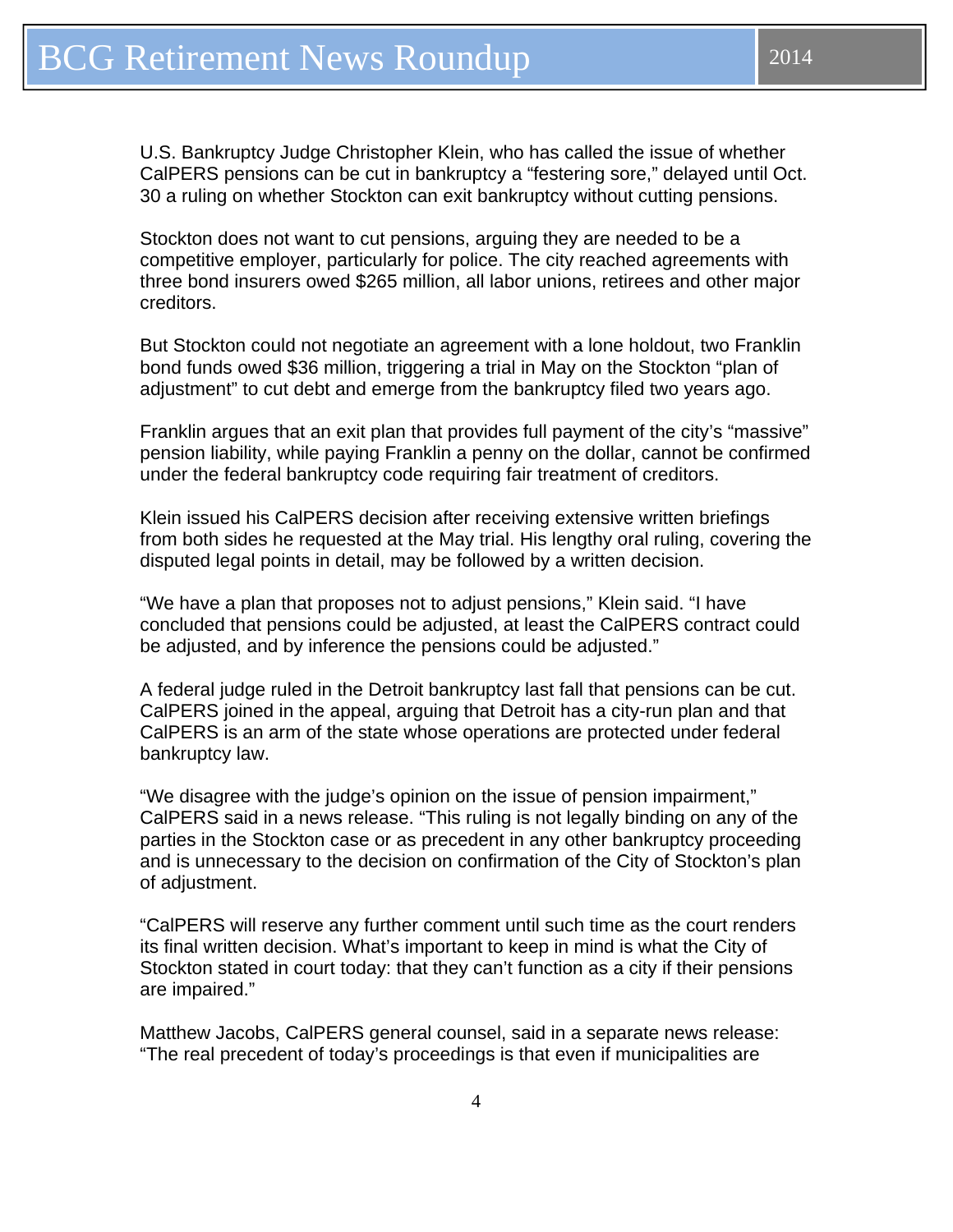allowed to impair pensions in the rare situation of bankruptcy, cities like Stockton can make the smart decision to protect the pension promises for their public employees.

"The city has made a choice to protect pensions for its public employees and find a reasonable path forward to a more fiscally sustainable future. This is the right decision. While we disagree with today's ruling on pensions, we are hopeful that Judge Klein will approve Stockton's plan. Providing great services to a city requires great employees and Stockton said today in court that it can't function as a city if pensions are impaired."

CalPERS has taken several steps, some going back decades, to avoid a ruling like the one Judge Klein made yesterday.

Vallejo officials said they considered cutting pensions in bankruptcy, but chose not to try after CalPERS threatened a lengthy and costly legal battle. Vallejo cut deals with all creditors, avoiding a rare trial as on Stockton's plan to "cram down" debt.

The Vallejo bankruptcy prompted public employee unions to back legislation requiring cities to get permission from a state panel to file bankruptcy. Some union officials said the threat of "pulling a Vallejo" could affect labor contract bargaining.

The bill, AB 506 in 2011, was altered to require an attempt in neutral mediation to reach an agreement with creditors before filing bankruptcy. Stockton failed to get an agreement during a 90-day mediation before filing for bankruptcy on June 26, 2012.

A month later San Bernardino made an emergency filing for bankruptcy without first trying mediation. Then San Bernardino, saying it was in danger of not making payroll, took an unprecedented step: skipping payments to CalPERS for a year.

The failure to make payments gave the California Public Employees Retirement System grounds to terminate its contract with the city, probably triggering a deep cut in pensions for San Bernardino current workers and retirees.

Last June San Bernardino announced an undisclosed agreement with CalPERS, reached in closed-door mediation, to pay the \$13.5 million in skipped payments, plus several million more in penalties and interest.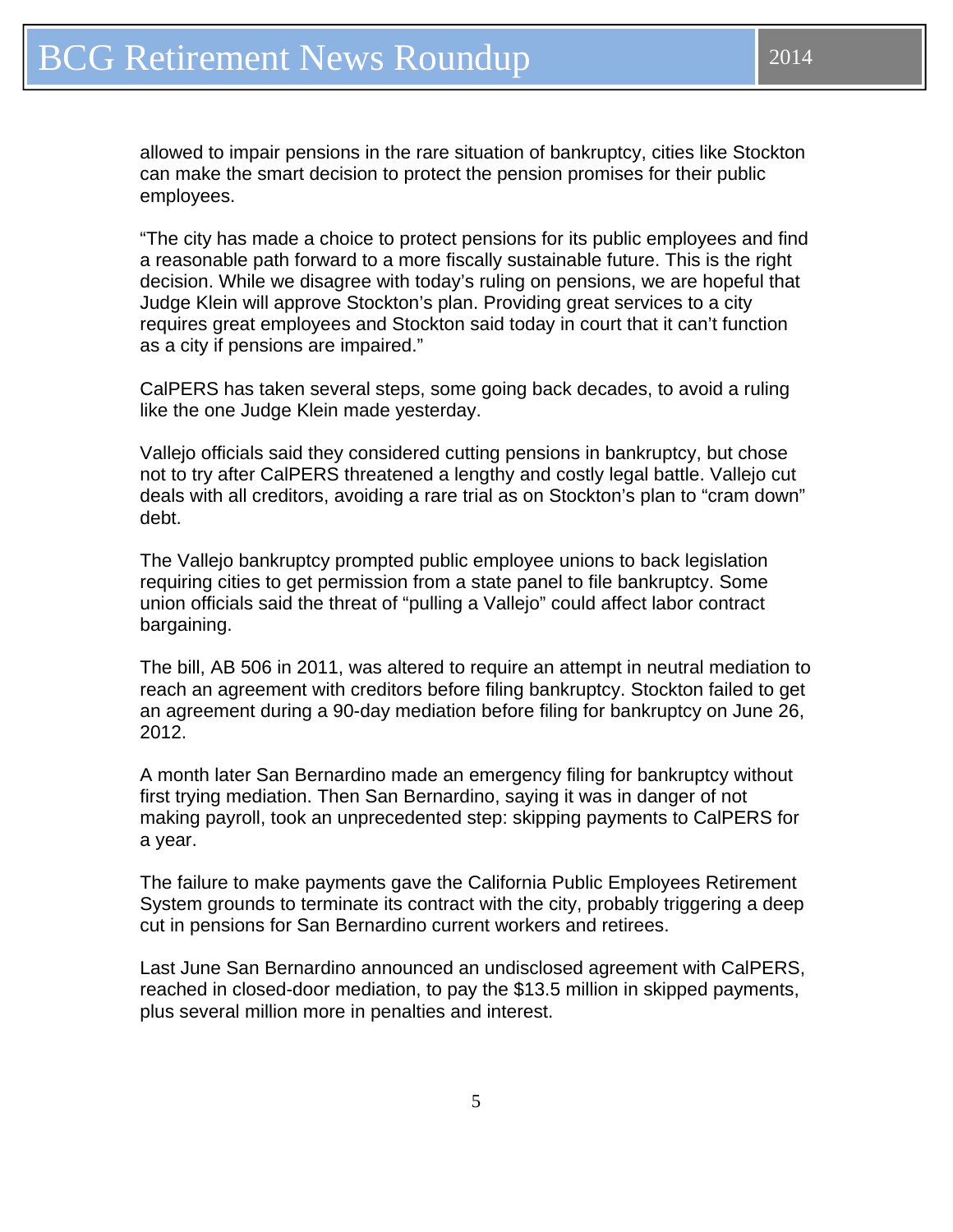In the Stockton bankruptcy, Judge Klein said during the trial in May that one of his options was ruling on whether CalPERS pensions could be cut without necessarily finding that Stockton pensions should be cut.

Part of his analysis yesterday that CalPERS pensions are not state "governmental or political powers" protected under federal bankruptcy law is that while state workers are in CalPERS by statute, cities choose to join CalPERS.

Klein said California cities have the option of forming their own pension systems, joining a county pension system, hiring a private pension provider or withdrawing from CalPERS, if they can afford to do so.

He concluded that benefits not prescribed by state law are not "governmental or political" powers protected by the federal bankruptcy law, but instead are unprotected "business powers."

Klein said a CalPERS-sponsored state law preventing cities from rejecting their CalPERS contracts in bankruptcy is "flat-out invalid" under the constitutional "supremacy clause" giving federal law priority over state law.

The judge said another CalPERS-sponsored state law that gives CalPERS a lien on all city assets, except wages, when they declare insolvency is an invalid attempt by the state Legislature to "edit" the federal bankruptcy law.

Stockton argues that its employees and retirees have a fair share of the bankruptcy burden with pay cuts, workforce reductions and the elimination of retiree health care, a \$545 million long-term debt replaced with a \$5 million lump sum.

Klein's ruling on Stockton may hinge on the city's decision to place Franklin in the same class of debtors as retirees, who voted to accept the big cut in health care with the promise that their pensions would not be cut.

The low payment to Franklin is similar to the retiree health care cut. Franklin argues that it was "punished" for rejecting a city offer in closed-door mediation and unfairly placed in the debtor class to be "swamped" by the retiree approval of their health care cut.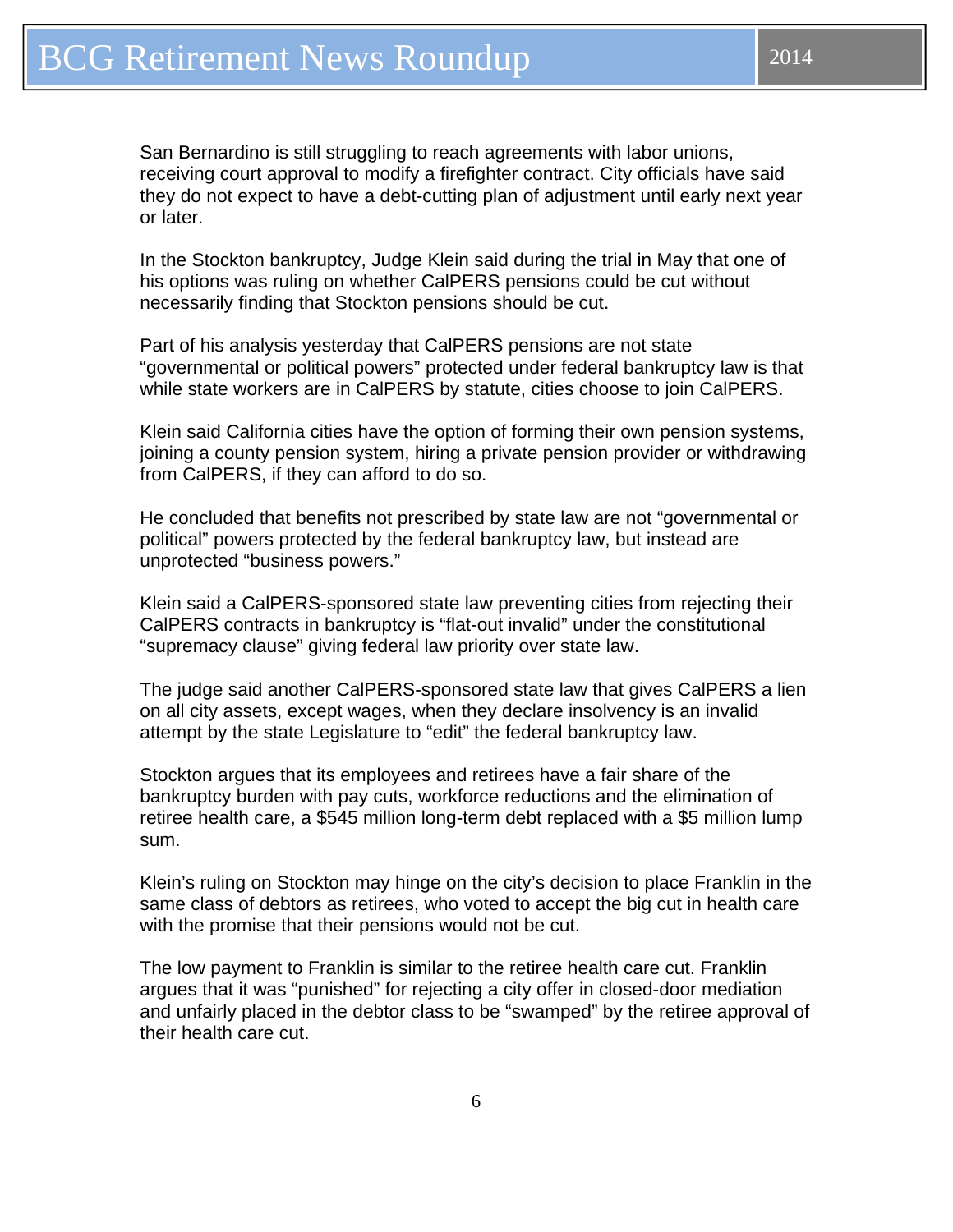<span id="page-6-0"></span>The city argues that Franklin is properly in the class because most of its debt is unsecured. After the judge ruled that Franklin's collateral (two golf courses and a park) were valued at \$4 million, Stockton amended its plan to pay that amount.

But Franklin wants payment for the remaining \$32 million of unsecured debt.

**© Copyright The Kubrick Theme. Blog at WordPress.com.** 

## A New Trend in Reducing Pension Obligations in Chapter 9?

Many municipalities across the United States remain under severe fiscal distress as a result of financial promises made that no longer can be honored. One of the largest of those obligations often arises from unfunded or underfunded pension benefits accrued over decades of employee service. In June 2012, the city of Stockton, Calif., filed its Chapter 9 bankruptcy petition in an effort to deal with these accrued liabilities while continuing to balance the ongoing health, safety and welfare of its citizens. In September 2013, Stockton filed its proposed plan of adjustment.

Not surprisingly, because Stockton's plan does not seek to impair the city's pension obligations contracted through the California Public Employees' Retirement System (CalPERS), it drew significant objections from other creditors. In particular, the Franklin High Yield Tax-Free Income Fund and Franklin California High Yield Municipal Fund (collectively, Franklin), which is expected to recover less than 1 percent of its approximate \$32.5 million unsecured claim, argues that the city's pension obligations should likewise be reduced. Following the argument at a July 8 plan confirmation hearing, the city and Franklin (as well as various plan supporters and amicus curie) filed briefs addressing whether Stockton's pension obligations can be impaired, and whether the city's plan is confirmable notwithstanding the disparate treatment between the pensioners' claims and those of other unsecured creditors, including Franklin.

In a significant Oct. 1 verbal bench ruling, U.S. Bankruptcy Chief Judge Christopher Klein of the Eastern District of California determined that the city's relationship with CalPERS is contractual and, therefore, its pension obligations can be impaired through bankruptcy. Apparently, while California law may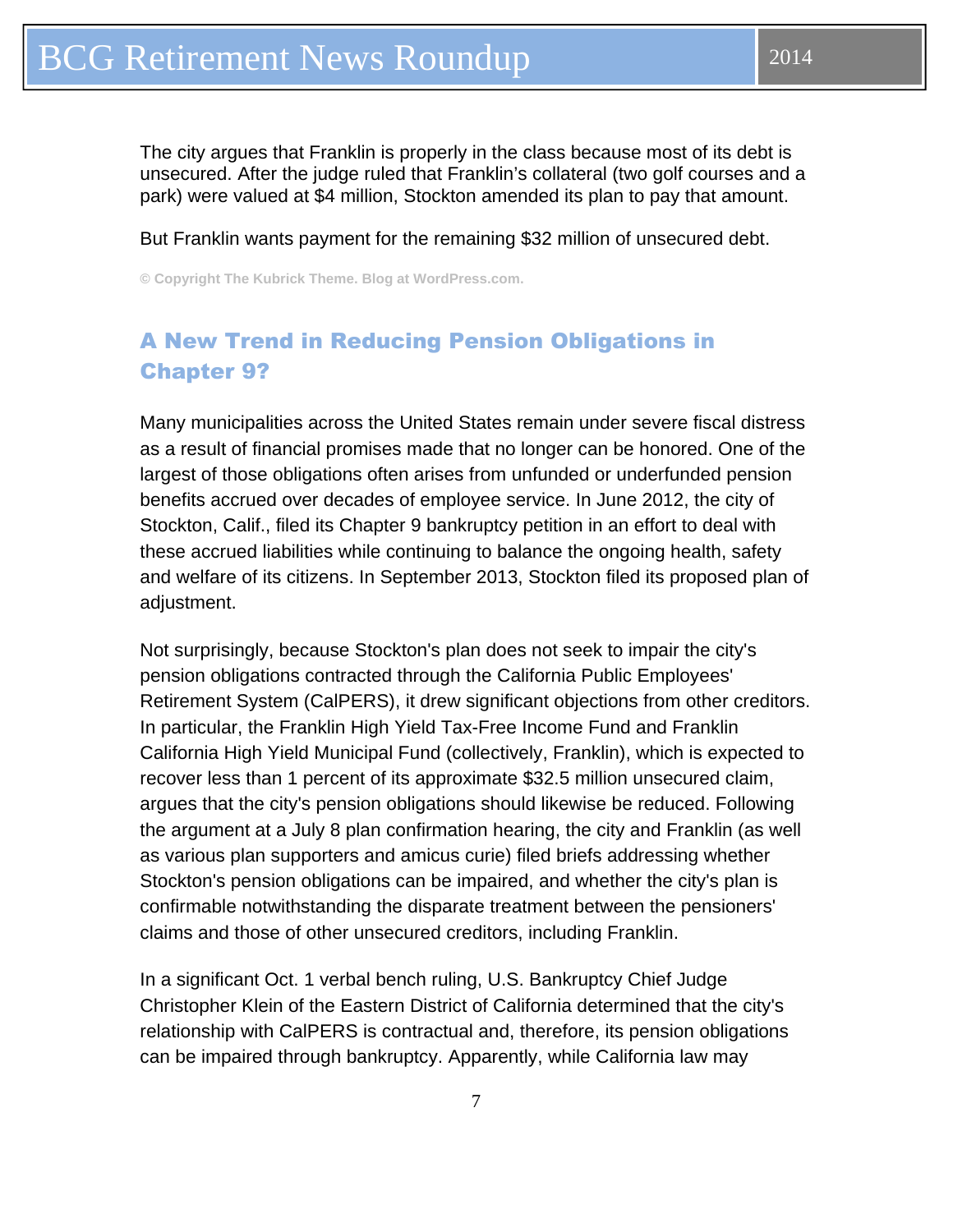prohibit Stockton from terminating its relationship with CalPERS, the statute may be preempted by the Bankruptcy Code and thus unenforceable. Moreover, assuming that pension benefits arise from contract, and the Bankruptcy Code allows for the modification of contractual rights, such benefits would not be immunized from reduction through a plan of adjustment. Coincidence or not, U.S. Bankruptcy Judge Steven Rhodes of the Eastern District of Michigan also recently decided in In re City of Detroit, 504 B.R. 97, 153-54 (Bankr. E.D. Mich. 2013), that, with respect to the city of Detroit, "pension rights are contractual rights ... subject to impairment in a federal bankruptcy proceeding." The Oct. 1 ruling may come somewhat as a shock to many who view pension obligations as sacrosanct property rights that are constitutionally protected.

Klein, however, has not yet determined whether Stockton must reject its CalPERS contract or whether the city is required to reduce pension obligations in order to have its plan approved. When the city's plan confirmation trial continues, scheduled for Oct. 30, the court likely will consider the following questions, among others: Is the city permitted to continue paying pension benefits in full? Can the city prefer its employees and retirees over other creditors by offering a higher rate of recovery? In other words, does Stockton's plan meet the Bankruptcy Code's confirmation requirements, including that the plan (1) is proposed in good faith and in the best interest of creditors, and (2) properly groups together similar claims and does not unfairly discriminate against certain creditors?

Is the plan proposed in "good faith"? A court shall confirm a plan only if the plan has "been proposed in good faith and not by any means forbidden by law." Stockton argues that its plan is proposed in good faith, reasoning that if the court were to find that pension obligations are subject to impairment, thereby possibly necessitating a reduction of benefits, the city would face disaster. In its brief, Stockton highlights the fact that the city already made indirect cuts to pensions, reductions to employee compensation, retiree medical benefits and staffing cuts. Therefore, according to Stockton, further pension reductions would cause the city to risk large-scale departure of its employees, including critical public safety officers, who would "cut and run" for other jobs to maintain pensions. The city likewise claims that it would have difficulty recruiting new employees, thus restricting Stockton's ability to provide its residents with basic health and safety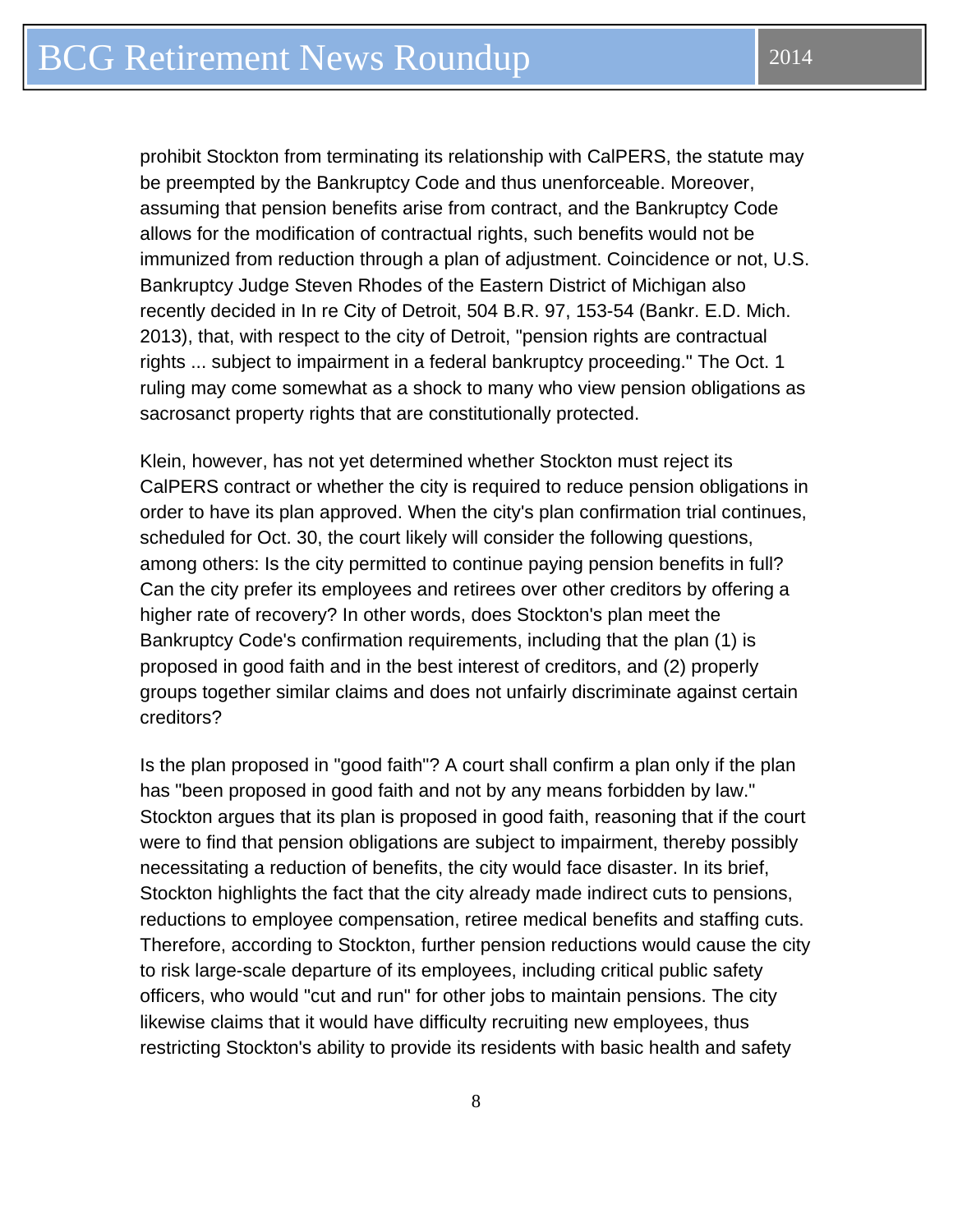services. In the end, the city's position is that, assuming the court were to find that the city's relationship with CalPERS constitutes an executory contract that may be assumed under Section 365, its decision to assume that agreement is based on a reasonable exercise of its business judgment.

Franklin argues in its papers that the city's fears were unwarranted, citing Detroit as an example, whose employees, faced with similar pension cuts, remained with the city. Further, even if justified, the city cannot rely upon a "business judgment" exemption to sidestep the code's confirmation requirements, including that the plan be in "the best interests of creditors" under Section 943(b)(7). Certainly, in Franklin's view, cramming down a less than 1 percent recovery on Franklin's unsecured claim is not in its best interest, especially when Franklin is able to produce evidence supporting its assertion that the city has access to sufficient funds to pay a larger portion of its debt service to Franklin.

The city's papers counter that its good faith further warrants maintaining its relationship with CalPERS because any pension impairment would trigger a \$1.6 billion termination liability, resulting in a lien on the city's assets under California law. In response, Franklin contends that this termination lien would be invalid under Section 545 (which provides that a "statutory lien" arising upon a debtor's insolvency may be avoided in bankruptcy). Stockton further argues that it would be forced to create a substitute to the CalPERS-run pension system, an untenable situation given that it already determined that there is no viable and cost-effective alternative. In short, Stockton maintains that its plan is made in good faith because it has no other work-around. Franklin's response, however, paints a different picture: the plan lacks good faith because the city's doomsday scenario won't happen, the city failed to truly assess non-CalPERS alternatives and if the plan is confirmed as is, the city will miss its only opportunity to confront its massive unfunded pension liability.

Does the city's plan properly classify claims or does the proposed 1 percent recovery unfairly discriminate against Franklin? A confirmable plan shall provide the same treatment for each claim of a particular class, unless a creditor agrees to less favorable treatment. The city argues that its plan properly classifies separately its pension claims because they are not substantially similar to other general unsecured claims, reasoning that the nature of the claims are different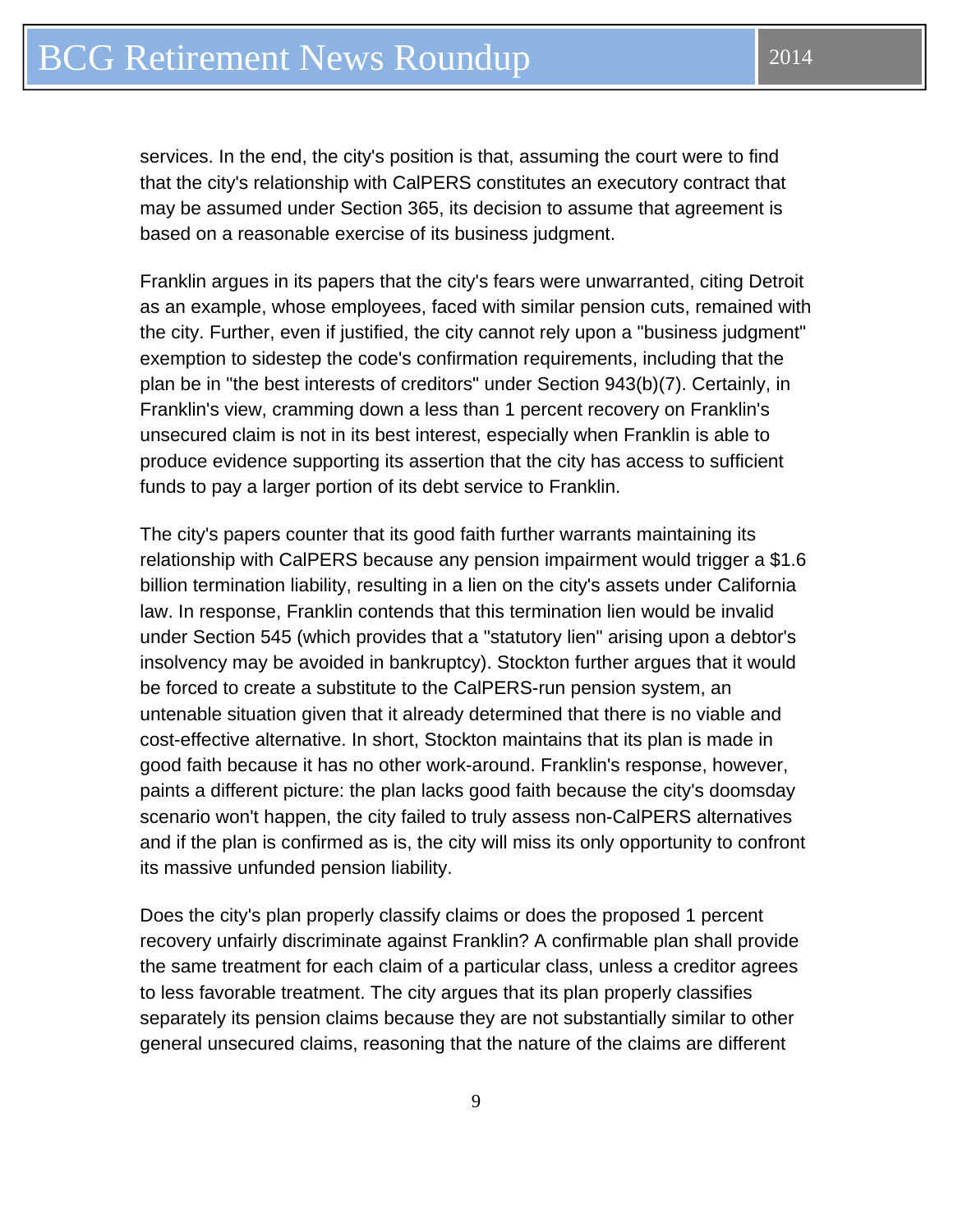(the city's pension obligations are defined by state law, rather than solely by contract, as is the case with Franklin's claim) and the consequences of impairment of the claims are different (the city has no fear of a catastrophic workforce loss or termination lien as a result of cramming down Franklin's claim).

Second, even if pension claims are substantially similar to the city's other general unsecured claims, the city avers that it still can place the pension claims in a separate class, and the treatment of Franklin's claim is not "unfair," because the city has business justifications for doing so, for the reasons explained above. Finally, the city submits that because the class in which Franklin sits has voted to accept the plan, Franklin is not entitled to object on the basis that its claim is being crammed down and is facing unfair discrimination under Section 1129(b)(1) (which sets forth that the "unfair discrimination test" applies only when a class votes against a plan).

On the other hand, Franklin suggests that the city improperly gerrymandered the creditor grouping to ensure that Franklin is part of a consenting class (which includes retirees receiving "artificially low recovery" on their health care benefit claims in exchange for pension benefits to be paid in full), thereby restricting Franklin's ability to object to the disparate treatment and unfair discrimination of its claim. In contrast to those retirees, Franklin receives no benefit accompanying its 1 percent recovery, signaling that such treatment may be unfair and violative of the Bankruptcy Code.

Clearly, the treatment of pension claims in Chapter 9 cases is extremely complicated and presents a political overlay not often seen in other bankruptcy cases. However, because pension claims often make up a significant portion of the municipal debt load, this issue needs further resolution to clarify for municipalities the restructuring tools that they may have at their disposal. As legal precedent develops, additional municipalities, similar to Detroit and Stockton, may employ Chapter 9 protections, assuming pension obligations can be adjusted in the bankruptcy process. There is no doubt the Stockton case will be followed closely over the next few months by municipal bankruptcy experts around the country.

**Copyright © 2014 Pepper Hamilton LLP**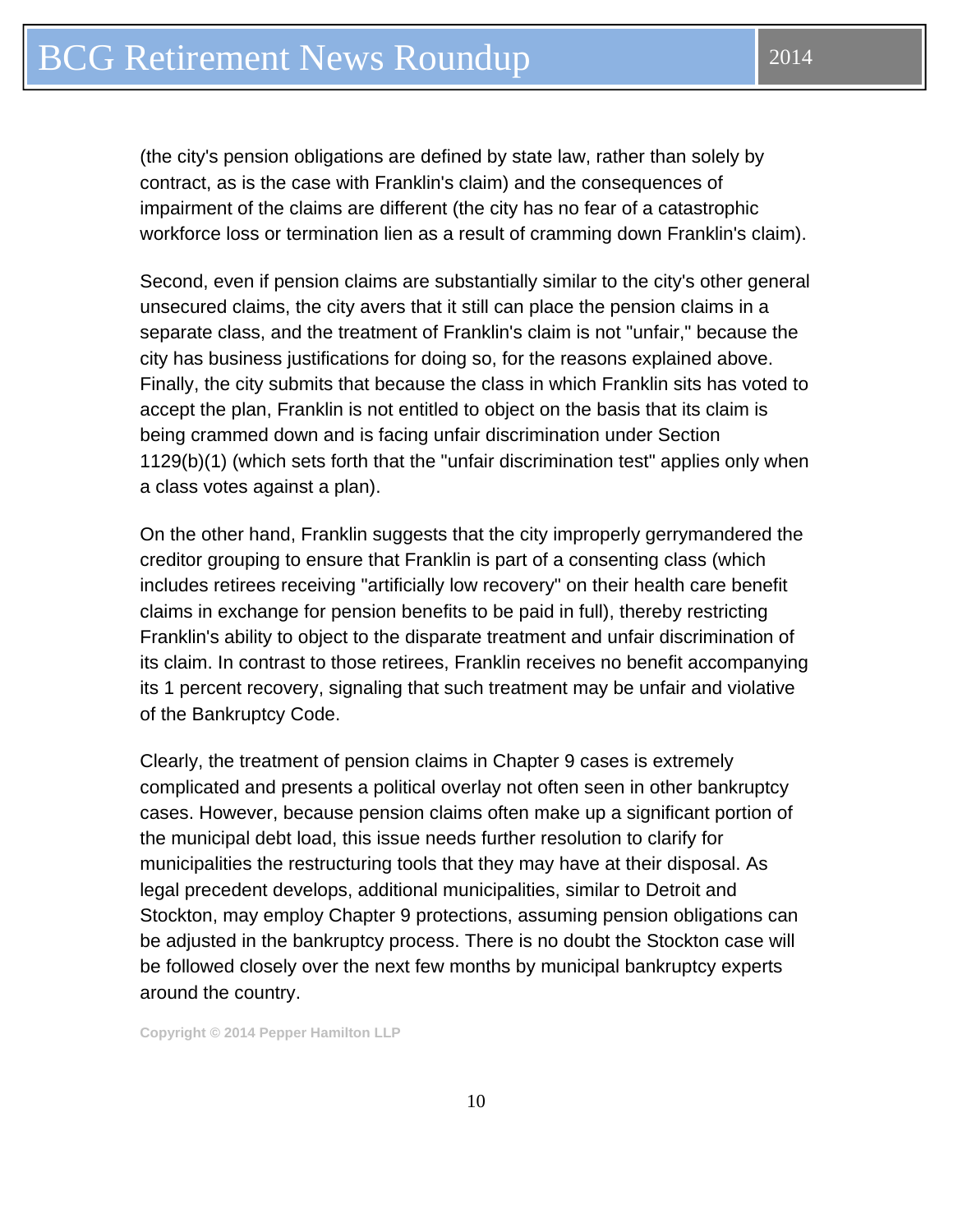#### <span id="page-10-0"></span>VRS funding improves for 1st time since 2008

The funding of Virginia's pension plans for state employees and teachers improved in the last fiscal year for the first time since 2008, before the recession cut deeply into the retirement system's investments.

 All five major pension plans managed by the Virginia Retirement System showed gains in funded status, the actuary for the system reported Thursday.

 The state employee plan was 67.9 percent funded on June 30, up from 65.1 percent the previous year, and the teachers plan rose to 65.4 percent from 62.1 percent, based on an actuarial calculation that smooths gains and losses over five years.

Based on current market value, both plans were funded at more than 74 and 71 percent, respectively, at the end of the last fiscal year.

The improved funded status reflects a 15.7 percent increase in investment income in the last fiscal year for the \$65 billion retirement system and potentially reduces pressure on contributions that state and local governments and school systems must make to pension plans for more than 600,000 active, retired and inactive employees.

"For us, what's important is the trend is in the right direction," said Jose I. Fernandez, principal and consulting actuary for Cavanaugh Macdonald Consulting, LLC, which advises the VRS on the rates necessary to fund current retirement costs and long-term liabilities for public employees.

The actuarial analysis presented Thursday will not be used to set contribution rates for state and local governments, which are paying into the pension plans based on rates the General Assembly adopted this year for the two-year state budget that began July 1. Employees also contribute up to 5 percent of their pay to their pensions.

But the analysis shows a reduction in the contribution rates that would be required to fully fund the pension plans, not only for state employees and teachers, but also for state police, other sworn law officers and judges.

The so-called "informational rates" still are higher than the rates actually funded in this biennium by the assembly, which is moving under a graduated schedule to fully fund pension obligations by the 2018-20 biennium.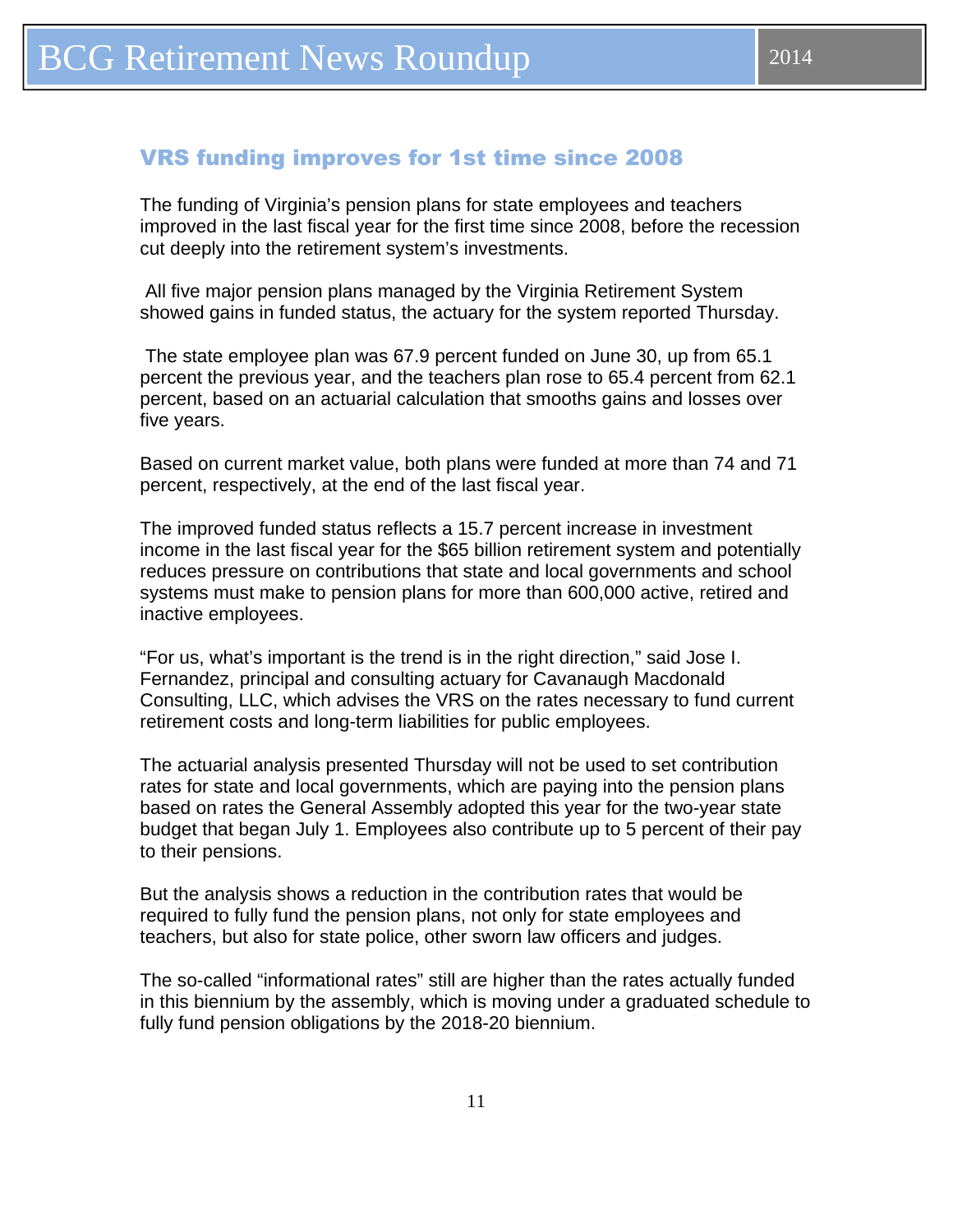The current budget funds the contributions for state employees and the state's share of teacher retirement at about 80 percent of the level recommended by the VRS board a year ago, based on the actuary's analysis then. As a result, the system is getting about \$798 million less in state and local contributions than required under the board-approved rates.

However, the underfunding of contributions was more than offset by \$2.1 billion in gains on VRS investments, as well as cost-of-living increases that were less than expected.

The analysis also reflects the required payback of \$1.1 billion in deferred state and local pension contributions in the 2010-12 budget. The state has repaid about \$250 million of the deferred obligations with interest, but will owe about \$851 million over the next seven years.

The net result was a reduction in the system's unfunded liabilities from almost \$24 billion a year ago to about \$22.6 billion now. The liability falls by almost \$858 million for the teachers plan, the largest retirement plan with about 147,000 active employees and more than 81,000 retirees. But the plan still had an unfunded liability of about \$14.3 billion on June 30.

Those liabilities are based on an actuarial analysis that smooths investment gains and losses over five years to protect the VRS assets from stock market volatility. If the analysis is based on market value, as required by new rules from the Government Accounting Standards Board, the unfunded liability for all VRS plans falls to \$18.7 billion, and \$11.9 billion for the teachers pension plan.

"All good news," said Mitchell L. Nason, a Prince William County firefighter who chairs the actuarial and benefits committee for the VRS board of trustees.

The latest actuarial analysis also reflects, for the first time, the results of a hybrid retirement plan the assembly adopted in 2012 for most state and local government employees; public safety was exempted. The plan, combining a defined-benefit pension with a defined, 401(k)-type of contribution, took effect Jan. 1 for new hires.

More than 3,300 state employees and teachers joined the hybrid plan in the first six months of this year. Combined with employees hired after initial pension reforms took effect in mid-2010, the number of employees in all pension reform plans exceeds 25,000 state workers and about 45,000 teachers, who will receive smaller pensions when they retire than those hired before them.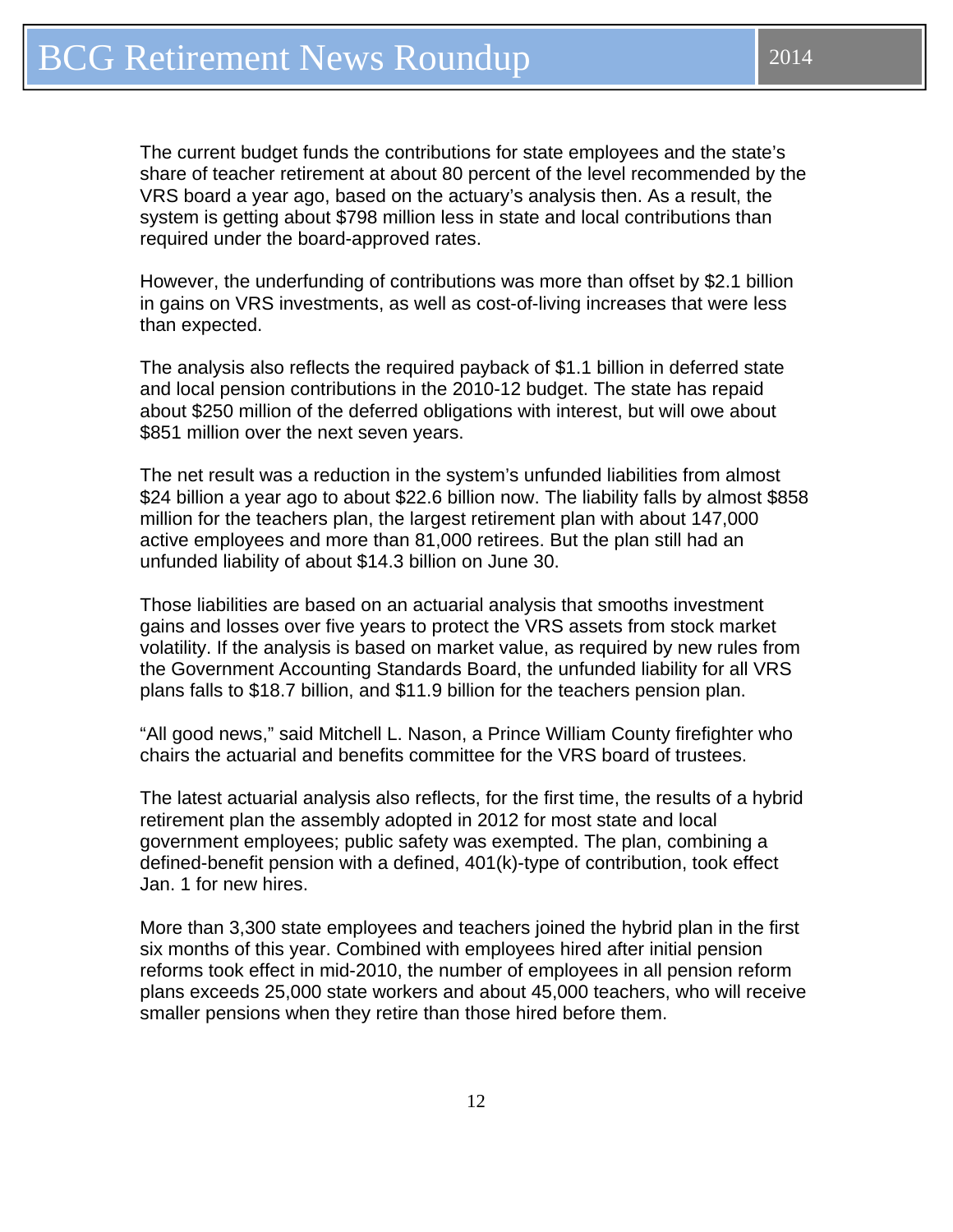<span id="page-12-0"></span>"Looking long term, what is anticipated is lower costs for the plans," Fernandez said.

© 2014 BH Media Group Holdings, Inc

## City plans to stop paying for Medicare prescription drugs

Baltimore officials this week sent about 40,000 letters to city employees and retirees, telling them the city will no longer pay for prescription drugs under Medicare as of 2020.

City officials are touting the move -- which they say is made possible by President Barack Obama's Affordable Care Act closing a coverage gap that Baltimore supplemented -- as a way to save millions for cash-strapped Baltimore. But union workers are criticizing the plan, which they argue could drive up costs for some seniors who'll need to find coverage in the private market.

"The changes in the Affordable Care Act make it no longer necessary for the city to provide supplemental prescription drug coverage as of 2020," said Andrew Kleine, the city's budget director. Kleine acknowledged that some seniors could pay more after the change.

"It will depend a lot on to what extent they use brand name versus generic drugs," Kleine said. "The more generics you use, you could end up paying less. The more brand-names you use, you could end up paying more. We think, on balance, most retirees won't see significant change in their costs."

Because the federal government is phasing in the increased coverage, Baltimore is beginning to see health care savings. City officials say they project saving between \$7.4 million and \$9.2 million a year between 2016 and 2019.

Once the city stops paying for prescription drugs under Medicare in 2020, officials expect to save \$17.3 million for the city budget.

The plan is the latest in a series of cuts and overhauls of the costly municipal health care system, including an audit that cut 1,600 spouses, children and others from coverage and programs requiring city workers to pay more while incentivizing cheaper drugs. Maryland Stephanie Rawlings-Blake said last year that nearly half of Baltimore's municipal employees and retirees have a "critical or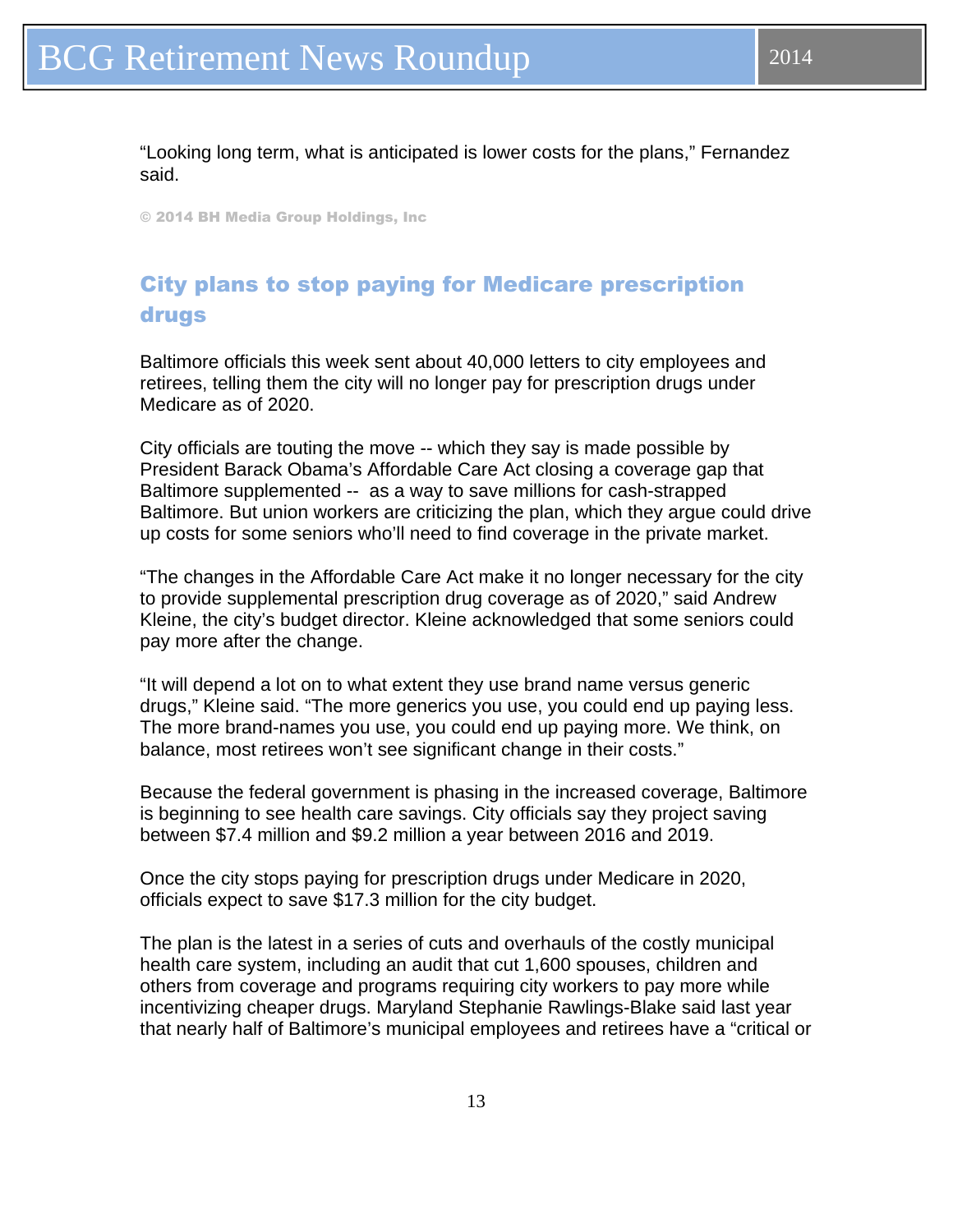## <span id="page-13-0"></span>BCG Retirement News Roundup 2014

chronic" illness — a distinction that contributes to the high cost of providing their health insurance.

City officials say their policy changes have reduced the unfunded liability for health care from \$2.5 billion to \$1.3 billion.

 "The whole series of reforms we made are saving us \$100 million a year," Kleine said. He added the budget office has more plans to cut down on prescription drug costs, noting the city pays about \$1 million a year for erectile dysfunction pills for its workers and retirees.

Glenard S. Middleton, whose union represents many city workers, said the cumulative effects of the city's health care cuts have hurt retirees.

"The average worker that is retired now is living paycheck to paycheck," he said. "These are folks who gave their lives to the city. If they have to go out on their own, it's not going to be as good of coverage."

Kristin Barcak, the city's 10-year financial plan project manager, said the Affordable Care Act could provide more desirable coverage for some seniors.

"They'll have more flexibility in the marketplace," she said. "They can choose a plan that best meets their needs."

© www.baltimoresun.com

## Private Sector

## Retirement Plans - Prudential Announces Two Large **Buyouts**

In the past month Prudential has announced large pension buyout deals with Motorola and Bristol-Myers Squibb. The buyout with Motorola will transfer \$3.1 billion in liabilities, and will affect approximately 30,000 retirees who are already receiving pension payments. Motorola also announced that certain employees would be eligible to receive a lump-sum payment. The combined lump-sum payments will be capped at \$1 billion, and those plan participants with the smallest amounts will qualify first. In total, Motorola plans to spend \$4.2 billion to de-risk its DB pension plan.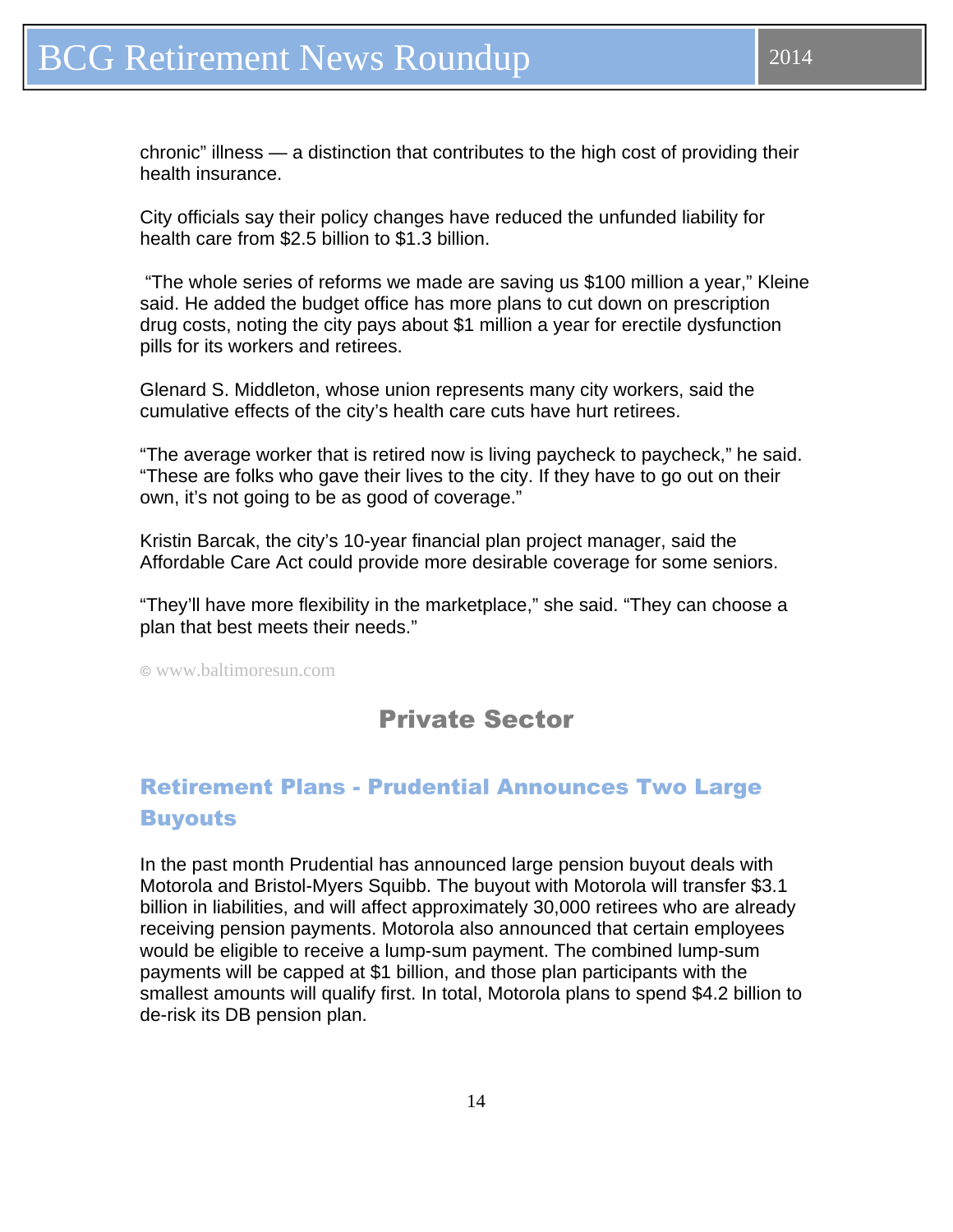<span id="page-14-0"></span>The buyout between Prudential and Bristol Myers Squibb is for \$1.4 billion. The transaction will affect the benefits of approximately 8,000 U.S. retirees. Furthermore, Bristol Myers Squibb's DB retirement plan is in a strong financial position and will not require them to make any extra contributions to get the plan 100% funded.

**Copyright © www.limra.com** 

#### Major US pension buyouts announced

It looks like both Motorola and Bristol-Myers Squibb (BMS) will be transferring significant portions of their defined benefit pension plans liability to Prudential Insurance. Both buyouts were announced this week – and are expected to be completed in December.

The Motorola plan buyout will be the third largest in the United States (following the 2012 pension buyouts by Detroit-based General Motors and New York-based Verizon) – shifting about \$3.1 billion in pension benefit liabilities for 30,000 Motorola retirees to a Prudential group annuity plan. Motorola also is offering to cash out about 32,000 former employees who have not started receiving pension benefits with lump sum benefit payments. The buyout and the lump sum agreements are expected to cut Motorola's pension liability in half – to about \$4.2 billion. The BMS buyout will settle \$1.4 billion in pension obligations for about 8,000 retirees and their beneficiaries.

Both plans will continue to maintain the pension plans for remaining participants. In conjunction with the buyout, Motorola announced that it would pump \$1.1 billion into what remains of the plan – which will continue to cover about 40,000 participants. The smaller BMS plan will continue coverage for about 27,000 participants.

Motorola indicated that the action is related to the sale of its enterprise businesses – which shrinks the company significantly. Both pension buyouts, however, are clear illustrations of employers' efforts to eliminate the financial burden and volatility of pension liabilities associated with defined benefit plans. In announcing the buyouts, both companies recognized the logic in having financial institutions with expertise in managing plan assets and the varying costs and benefit liabilities take on responsibility for their pension plans.

The trend is not limited to the United States. As highlighted by the sizable buyout of UK-based ICI Pension Fund earlier this year, pension de-risking strategies are trending in the UK as well. Key, in both countries, is that plan sponsors properly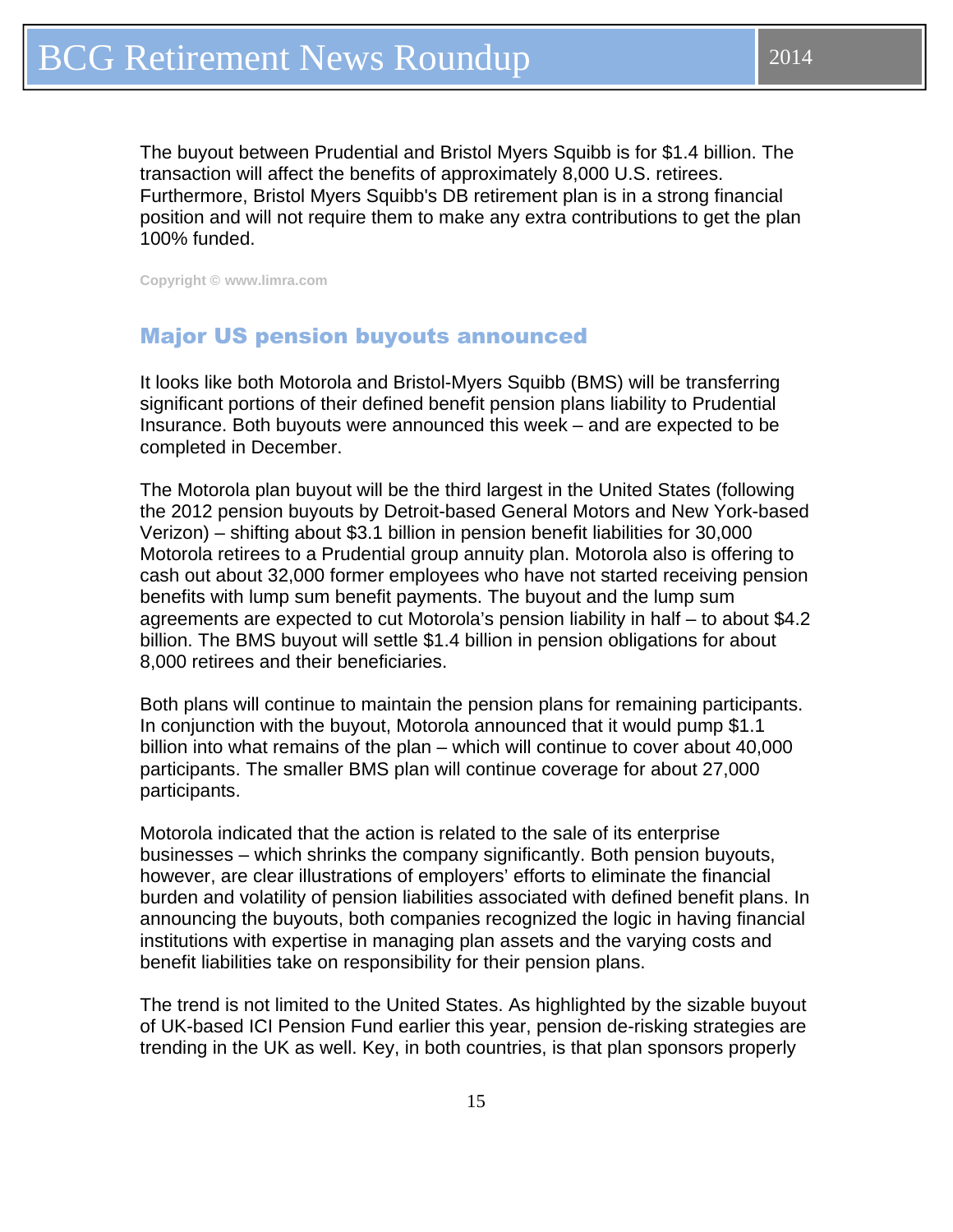<span id="page-15-0"></span>navigate the fiduciary and other legal requirements as they proceed down this road.

**Copyright © 2014, Squire Patton Boggs.** 

#### PBGC Maximum Insurance Benefit Level for 2015

The Pension Benefit Guaranty Corporation announced today that the annual maximum guaranteed benefit for a 65-year-old retiree in a single-employer plan has increased to \$60,136 for 2015, up from \$59,318 for 2014.

The increase is not retroactive; payments to retirees whose plans terminated before 2015 will not change. The guarantee for multiemployer plans has not changed.

Single-Employer Plan Guarantee

The PBGC maximum guarantee for participants in single-employer plans is determined using a formula prescribed by federal law that calls for annual increases. The formula provides lower amounts for people who begin getting benefits from PBGC before age 65, reflecting the fact that they will receive more monthly pension checks over their expected lifetime. Conversely, amounts are higher for benefits starting at ages above 65. The formula also calls for reducing the amount for retirees who choose a payment form that continues benefits to a beneficiary after the retiree's death.

The following table shows the maximum annual guarantee limits for 2015 for sample ages and payment forms. Amounts for other ages are posted on a table on PBGC's website.

|    | <b>Annual Maximum</b> | <b>Annual Maximum</b><br>Age Single Life Annuity Joint & 50% Survivor Annuity* |
|----|-----------------------|--------------------------------------------------------------------------------|
| 65 | \$60,136              | \$54,123                                                                       |
| 60 | \$39,089              | \$35,180                                                                       |
| 55 | \$27,061              | \$24,355                                                                       |

\*Assumes both spouses are the same age. Different amounts apply if that is not the case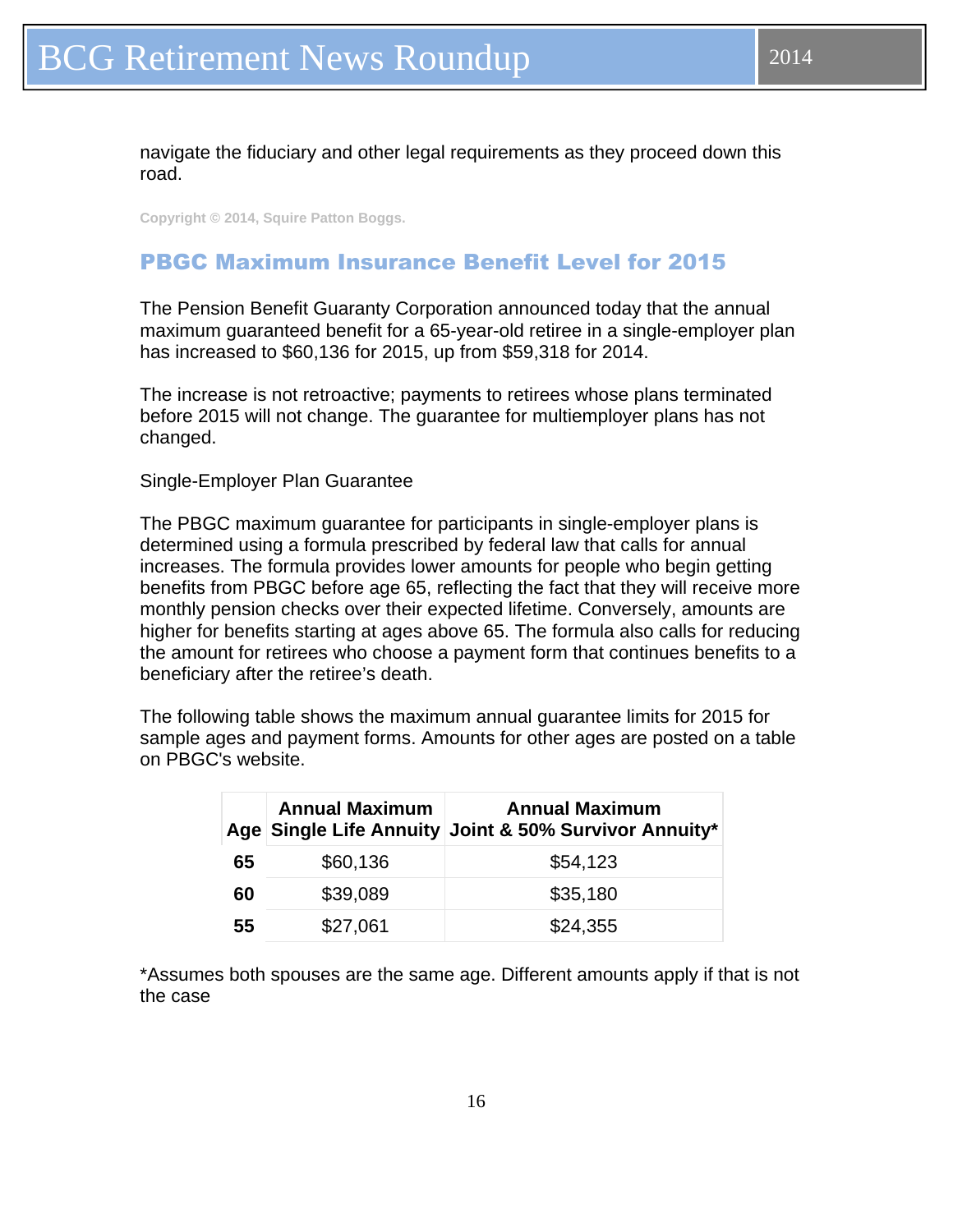<span id="page-16-0"></span>The limits shown above generally apply for participants whose plan terminates in 2015. However, if a plan terminates in 2015 as a result of a bankruptcy that began in an earlier year, the limits in effect for that earlier year apply.

In most cases, the single-employer PBGC guarantee is larger than the pension earned by people in such plans. In fact, according to a 2006 study, almost 85% of retirees receiving PBGC benefits at that time received the full amount of their earned benefit.(For more information see the entry "Making Sense of the Maximum Insurance Benefit" in PBGC blog, Retirement Matters.)

The limits shown above represent the cap on what PBGC guarantees, not on what PBGC pays. In some cases, PBGC pays benefits above the guaranteed amount. Whether that happens depends on the retiree's age and how much money was in the plan when it terminated.

For more information about how the single-employer guarantee works, see PBGC's fact sheet Pension Guarantees.

Multiemployer Plan Guarantee Limit

The PBGC maximum guarantee for participants in multiemployer plans is also based on a formula prescribed by federal law. Unlike the single-employer formula, the multiemployer guarantee is not indexed (i.e., it remains the same from year to year) and does not vary based on the retiree's age or payment form. Unlike the single-employer formula, it varies based on the retiree's length of service. In addition, the multiemployer guarantee structure has two tiers, providing 100% coverage up to a certain level and 75% coverage above that level. For a retiree with 30 years of service, the current annual limit is 100% of the first \$3,960 and 75% of the next \$11,760 for a total guarantee of \$12,870. This limit has been in place since 2001.

**©** www.pbgc.gov

IRS Announces 2015 Pension Plan Limitations; Taxpayers May Contribute up to \$18,000 to their 401(k) plans in 2015

The Internal Revenue Service today announced cost‑of‑living adjustments affecting dollar limitations for pension plans and other retirement-related items for tax year 2015. Many of the pension plan limitations will change for 2015 because the increase in the cost-of-living index met the statutory thresholds that trigger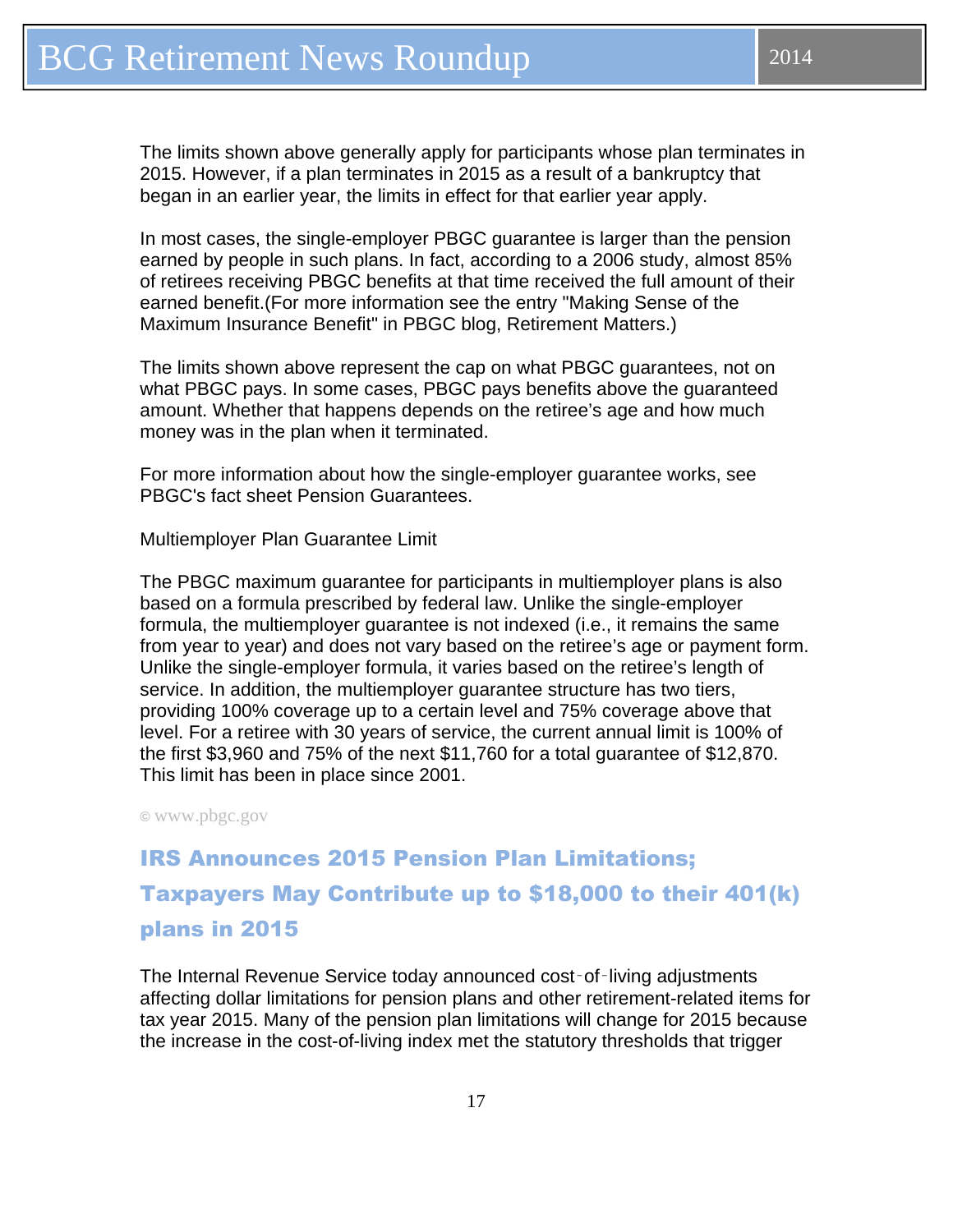their adjustment. However, other limitations will remain unchanged because the increase in the index did not meet the statutory thresholds that trigger their adjustment. Highlights include the following:

- The elective deferral (contribution) limit for employees who participate in 401(k), 403(b), most 457 plans, and the federal government's Thrift Savings Plan is increased from \$17,500 to \$18,000.
- The catch-up contribution limit for employees aged 50 and over who participate in 401(k), 403(b), most 457 plans, and the federal government's Thrift Savings Plan is increased from \$5,500 to \$6,000.
- The limit on annual contributions to an Individual Retirement Arrangement (IRA) remains unchanged at \$5,500. The additional catch-up contribution limit for individuals aged 50 and over is not subject to an annual cost-of-living adjustment and remains \$1,000.
- The deduction for taxpayers making contributions to a traditional IRA is phased out for singles and heads of household who are covered by a workplace retirement plan and have modified adjusted gross incomes (AGI) between \$61,000 and \$71,000, up from \$60,000 and \$70,000 in 2014. For married couples filing jointly, in which the spouse who makes the IRA contribution is covered by a workplace retirement plan, the income phase-out range is \$98,000 to \$118,000, up from \$96,000 to \$116,000. For an IRA contributor who is not covered by a workplace retirement plan and is married to someone who is covered, the deduction is phased out if the couple's income is between \$183,000 and \$193,000, up from \$181,000 and \$191,000. For a married individual filing a separate return who is covered by a workplace retirement plan, the phase-out range is not subject to an annual cost-of-living adjustment and remains \$0 to \$10,000.
- The AGI phase-out range for taxpayers making contributions to a Roth IRA is \$183,000 to \$193,000 for married couples filing jointly, up from \$181,000 to \$191,000 in 2014. For singles and heads of household, the income phase-out range is \$116,000 to \$131,000, up from \$114,000 to \$129,000. For a married individual filing a separate return, the phase-out range is not subject to an annual cost-of-living adjustment and remains \$0 to \$10,000.
- The AGI limit for the saver's credit (also known as the retirement savings contribution credit) for low- and moderate-income workers is \$61,000 for married couples filing jointly, up from \$60,000 in 2014; \$45,750 for heads of household, up from \$45,000; and \$30,500 for married individuals filing separately and for singles, up from \$30,000.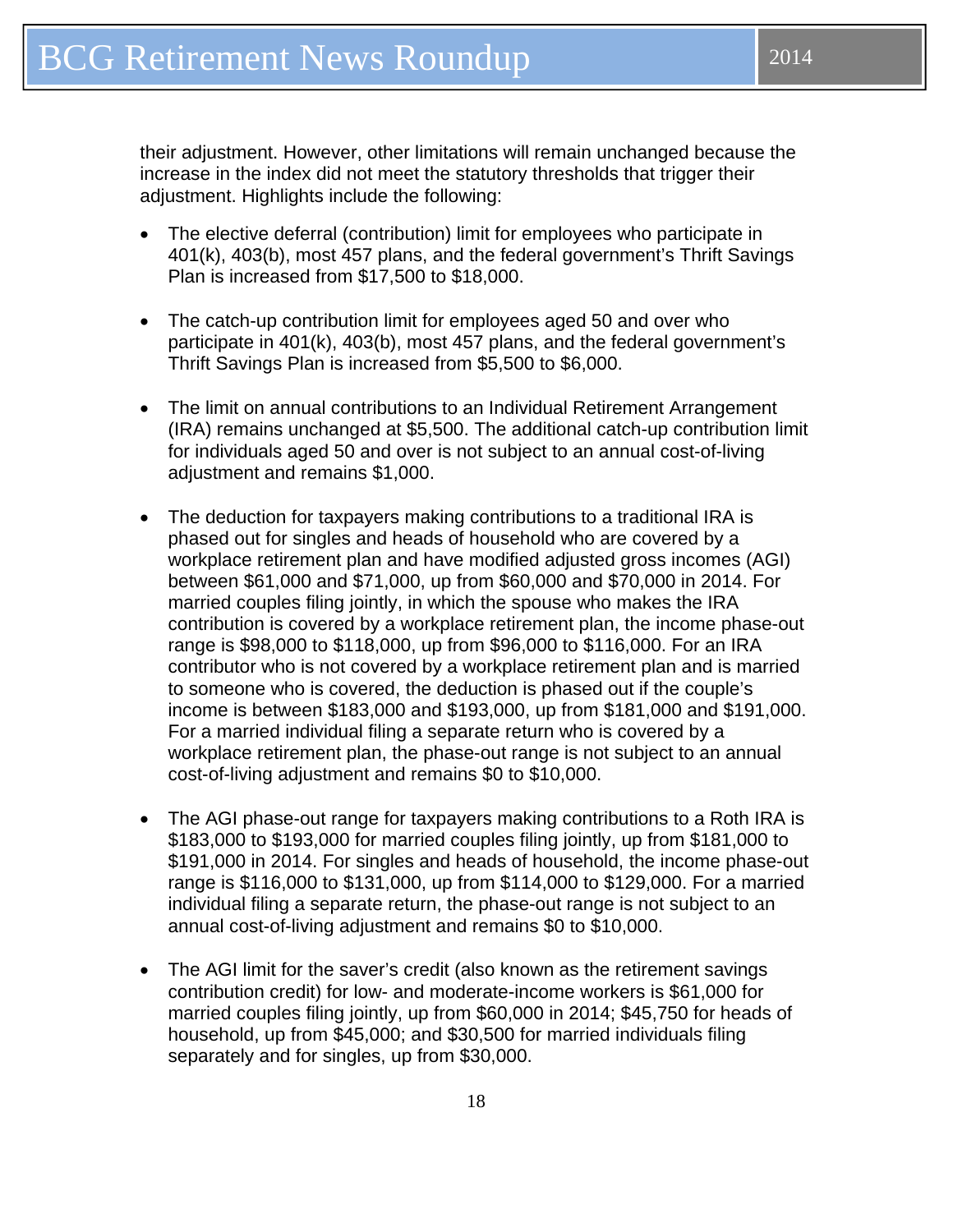Below are details on both the adjusted and unchanged limitations.

Section 415 of the Internal Revenue Code provides for dollar limitations on benefits and contributions under qualified retirement plans. Section 415(d) requires that the Secretary of the Treasury annually adjust these limits for cost‑of ‑living increases. Other limitations applicable to deferred compensation plans are also affected by these adjustments under Section 415. Under Section 415(d), the adjustments are to be made under adjustment procedures similar to those used to adjust benefit amounts under Section 215(i)(2)(A) of the Social Security Act.

Effective Jan. 1, 2015, the limitation on the annual benefit under a defined benefit plan under Section 415(b)(1)(A) remains unchanged at \$210,000. For a participant who separated from service before January 1, 2015, the limitation for defined benefit plans under Section 415(b)(1)(B) is computed by multiplying the participant's compensation limitation, as adjusted through 2014, by 1.0178.

The limitation for defined contribution plans under Section  $415(c)(1)(A)$  is increased in 2015 from \$52,000 to \$53,000.

The Code provides that various other dollar amounts are to be adjusted at the same time and in the same manner as the dollar limitation of Section 415(b)(1)(A). After taking into account the applicable rounding rules, the amounts for 2015 are as follows:

The limitation under Section  $402(q)(1)$  on the exclusion for elective deferrals described in Section 402(g)(3) is increased from \$17,500 to \$18,000.

The annual compensation limit under Sections 401(a)(17), 404(l), 408(k)(3)(C) and 408(k)(6)(D)(ii) is increased from \$260,000 to \$265,000.

The dollar limitation under Section 416(i)(1)(A)(i) concerning the definition of key employee in a top-heavy plan remains unchanged at \$170,000.

The dollar amount under Section 409(o)(1)(C)(ii) for determining the maximum account balance in an employee stock ownership plan subject to a 5‑year distribution period is increased from \$1,050,000 to \$1,070,000, while the dollar amount used to determine the lengthening of the 5‑year distribution period remains unchanged at \$210,000.

The limitation used in the definition of highly compensated employee under Section 414(q)(1)(B) is increased from \$115,000 to \$120,000.

The dollar limitation under Section  $414(v)(2)(B)(i)$  for catch-up contributions to an applicable employer plan other than a plan described in Section 401(k)(11) or Section 408(p) for individuals aged 50 or over is increased from \$5,500 to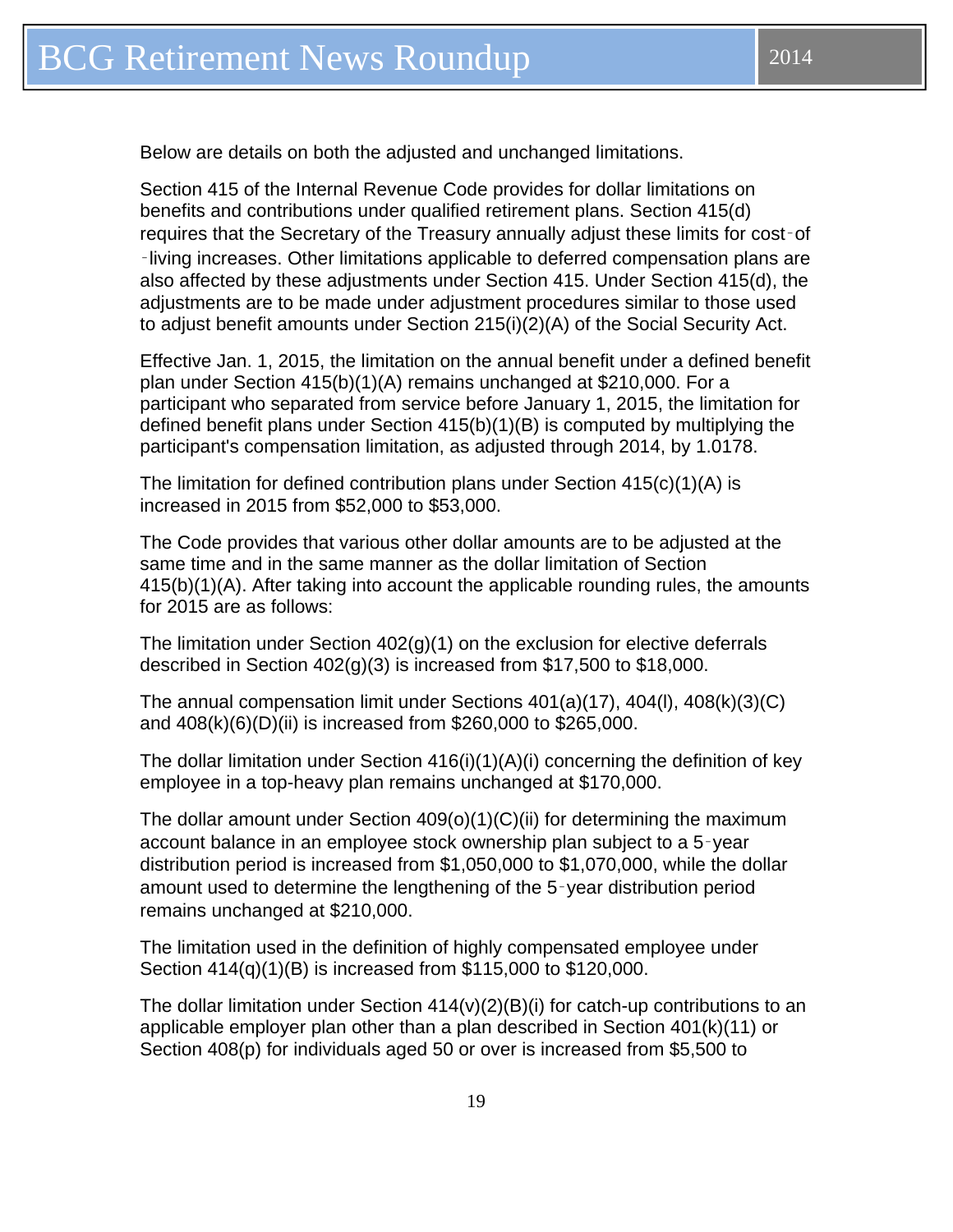\$6,000. The dollar limitation under Section 414(v)(2)(B)(ii) for catch-up contributions to an applicable employer plan described in Section 401(k)(11) or Section 408(p) for individuals aged 50 or over is increased from \$2,500 to \$3,000.

The annual compensation limitation under Section 401(a)(17) for eligible participants in certain governmental plans that, under the plan as in effect on July 1, 1993, allowed cost‑of‑living adjustments to the compensation limitation under the plan under Section 401(a)(17) to be taken into account, is increased from \$385,000 to \$395,000.

The compensation amount under Section 408(k)(2)(C) regarding simplified employee pensions (SEPs) is increased from \$550 to \$600.

The limitation under Section 408(p)(2)(E) regarding SIMPLE retirement accounts is increased from \$12,000 to \$12,500.

The limitation on deferrals under Section 457(e)(15) concerning deferred compensation plans of state and local governments and tax-exempt organizations is increased from \$17,500 to \$18,000.

The compensation amount under Section 1.61‑21(f)(5)(i) of the Income Tax Regulations concerning the definition of "control employee" for fringe benefit valuation remains unchanged at \$105,000. The compensation amount under Section 1.61-21(f)(5)(iii) is increased from \$210,000 to \$215,000.

The Code also provides that several retirement-related amounts are to be adjusted using the cost-of-living adjustment under Section 1(f)(3). After taking the applicable rounding rules into account, the amounts for 2015 are as follows:

The adjusted gross income limitation under Section 25B(b)(1)(A) for determining the retirement savings contribution credit for married taxpayers filing a joint return is increased from \$36,000 to \$36,500; the limitation under Section 25B(b)(1)(B) is increased from \$39,000 to \$39,500; and the limitation under Sections 25B(b)(1)(C) and 25B(b)(1)(D) is increased from \$60,000 to \$61,000.

The adjusted gross income limitation under Section 25B(b)(1)(A) for determining the retirement savings contribution credit for taxpayers filing as head of household is increased from \$27,000 to \$27,375; the limitation under Section 25B(b)(1)(B) is increased from \$29,250 to \$29,625; and the limitation under Sections 25B(b)(1)(C) and 25B(b)(1)(D) is increased from \$45,000 to \$45,750.

The adjusted gross income limitation under Section 25B(b)(1)(A) for determining the retirement savings contribution credit for all other taxpayers is increased from \$18,000 to \$18,250; the limitation under Section 25B(b)(1)(B) is increased from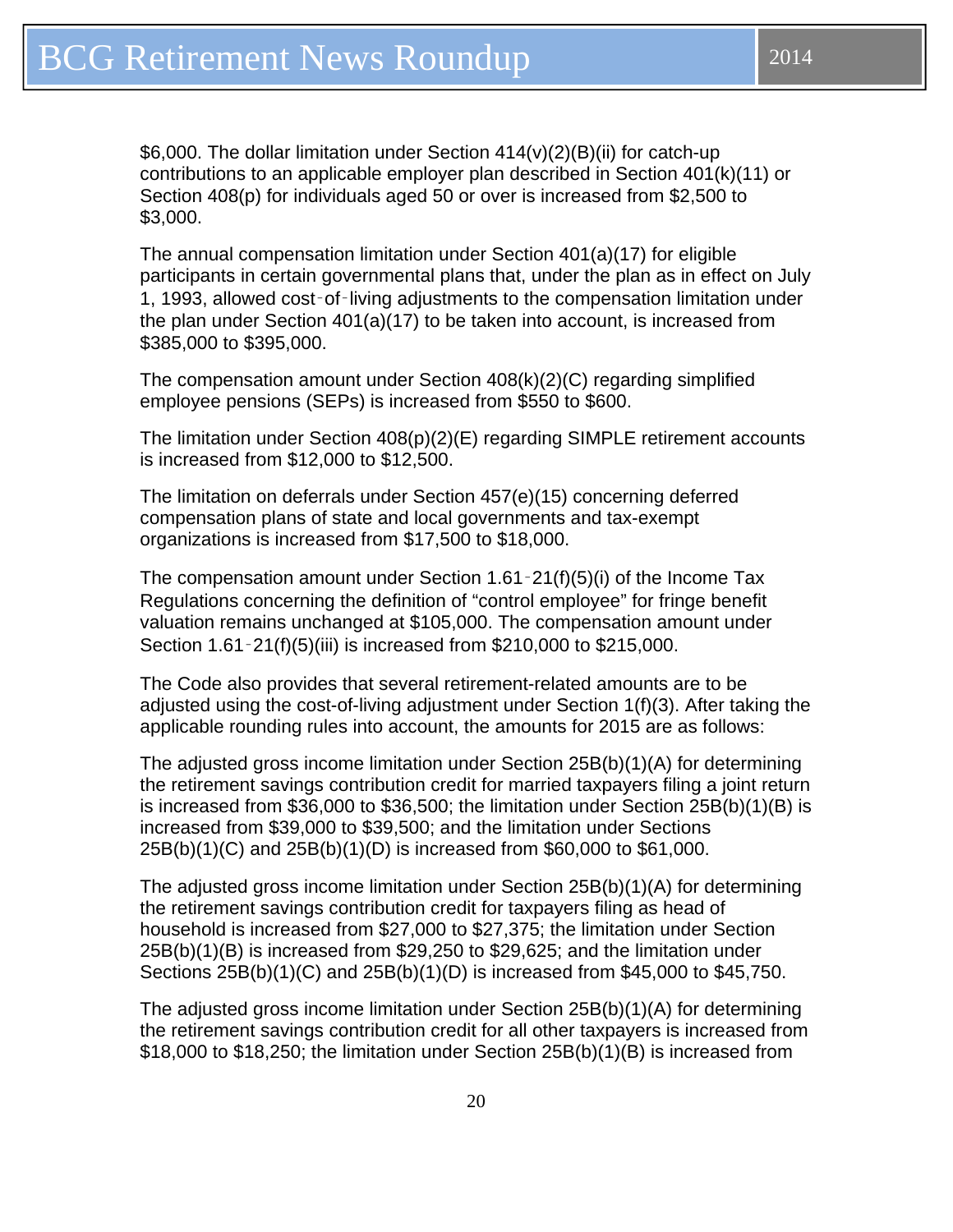<span id="page-20-0"></span>\$19,500 to \$19,750; and the limitation under Sections 25B(b)(1)(C) and 25B(b)(1)(D) is increased from \$30,000 to \$30,500.

The deductible amount under Section 219(b)(5)(A) for an individual making qualified retirement contributions remains unchanged at \$5,500.

The applicable dollar amount under Section  $219(g)(3)(B)(i)$  for determining the deductible amount of an IRA contribution for taxpayers who are active participants filing a joint return or as a qualifying widow(er) is increased from \$96,000 to \$98,000. The applicable dollar amount under Section 219(g)(3)(B)(ii) for all other taxpayers (other than married taxpayers filing separate returns) is increased from \$60,000 to \$61,000. The applicable dollar amount under Section  $219(q)(3)(B)(iii)$  for a married individual filing a separate return is not subject to an annual cost-of-living adjustment and remains \$0. The applicable dollar amount under Section 219(g)(7)(A) for a taxpayer who is not an active participant but whose spouse is an active participant is increased from \$181,000 to \$183,000.

The adjusted gross income limitation under Section 408A(c)(3)(B)(ii)(I) for determining the maximum Roth IRA contribution for married taxpayers filing a joint return or for taxpayers filing as a qualifying widow(er) is increased from \$181,000 to \$183,000. The adjusted gross income limitation under Section 408A(c)(3)(B)(ii)(II) for all other taxpayers (other than married taxpayers filing separate returns) is increased from \$114,000 to \$116,000. The applicable dollar amount under Section 408A(c)(3)(B)(ii)(III) for a married individual filing a separate return is not subject to an annual cost-of-living adjustment and remains \$0.

The dollar amount under Section 430(c)(7)(D)(i)(II) used to determine excess employee compensation with respect to a single-employer defined benefit pension plan for which the special election under Section 430(c)(2)(D) has been made is increased from \$1,084,000 to \$1,101,000.

**Copyright ©** www.irs.gov

## SOCIAL SECURITY COLAs SLATED TO INCREASE SLIGHTLY IN 2015:

InvestmentNews says that Social Security benefits are likely to increase by 1.7% in 2015, slightly more than this year's 1.5% increase but still well below average increases over the past few decades. The figure comes from an unofficial projection by the Senior Citizens League. Based on the latest consumer price index data through August, the advocacy group's projection of a 1.7% increase in